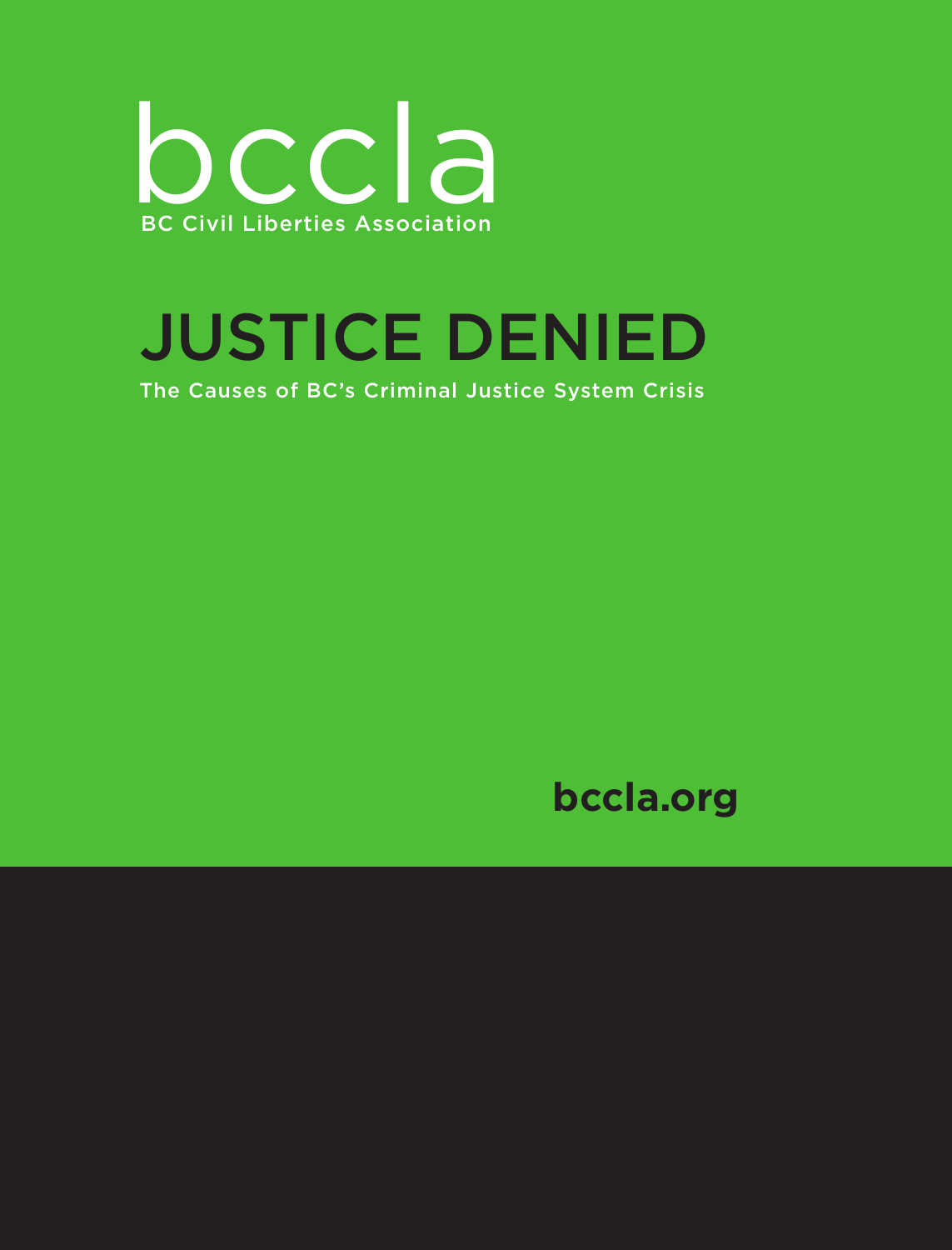JUSTICE DENIED The Causes of B.C.'s Criminal Justice System Crisis Author: Kevin Tilley Editor: David Eby

#### IMPORTANT NOTICE

The material in this report has been prepared and published for educational and discussion purposes only. It is not legal advice and it is not intended that the information in this report should in any way replace legal advice from a qualified lawyer. Individuals with specific legal problems should seek advice from a qualified lawyer.

© B.C. Civil Liberties Association, 2012

Contents may not be commercially reproduced, but any other reproduction is encouraged. Where reproduced, attribution should be given to the B.C. Civil Liberties Association.

Funding provided by the Law Foundation of B.C. and the BCGEU.

The Law Foundation of British Columbia 1340 – 605 Robson Street Vancouver, B.C., V6B 5J3 www.lawfoundationbc.org

BCGEU 4911 Canada Way, Burnaby, B.C. V5G 3W3 www.bcgeu.ca

To order copies of this report, please contact: B.C. Civil Liberties Association 550-1188 West Georgia Street Vancouver, BC, V6E 4A2 Tel: 604.630.9757 e-mail: info@bccla.org www.bccla.org

Cataloguing data available from Library and Archives Canada.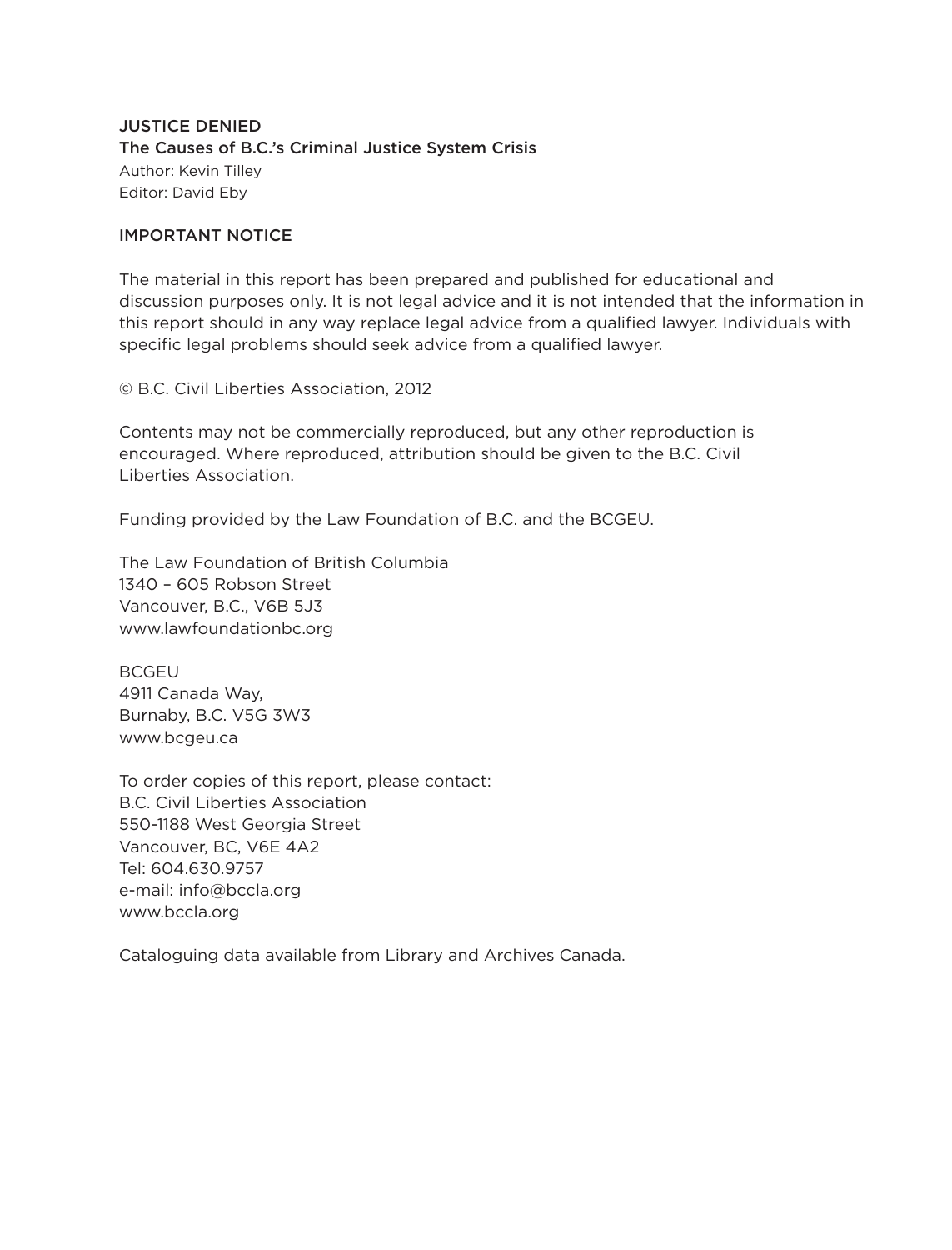

### Kevin Tilley

Edited by David Eby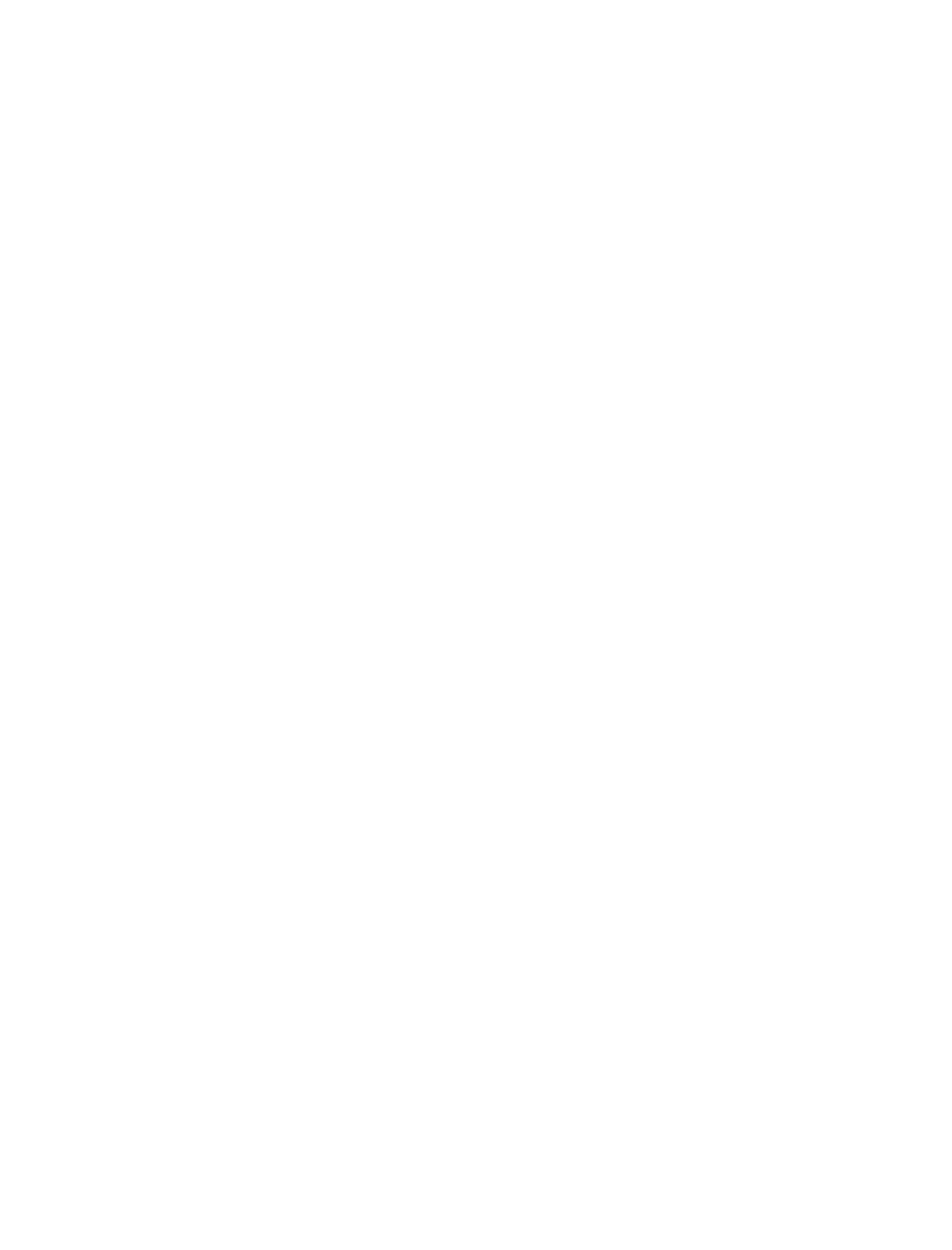### CONTENTS

| <b>Executive Summary</b>                   | 5.               |
|--------------------------------------------|------------------|
| Introduction                               | 9                |
| The Big Picture: A Decade of Under-Funding | 11               |
| Stage 1: Bail and Intake                   | 15 <sup>15</sup> |
| Stage 2: Court Proceedings                 | 21               |
| Stage 3: Sentencing and Custody            | 27               |
| Moving Forward - The Green Paper           | 33               |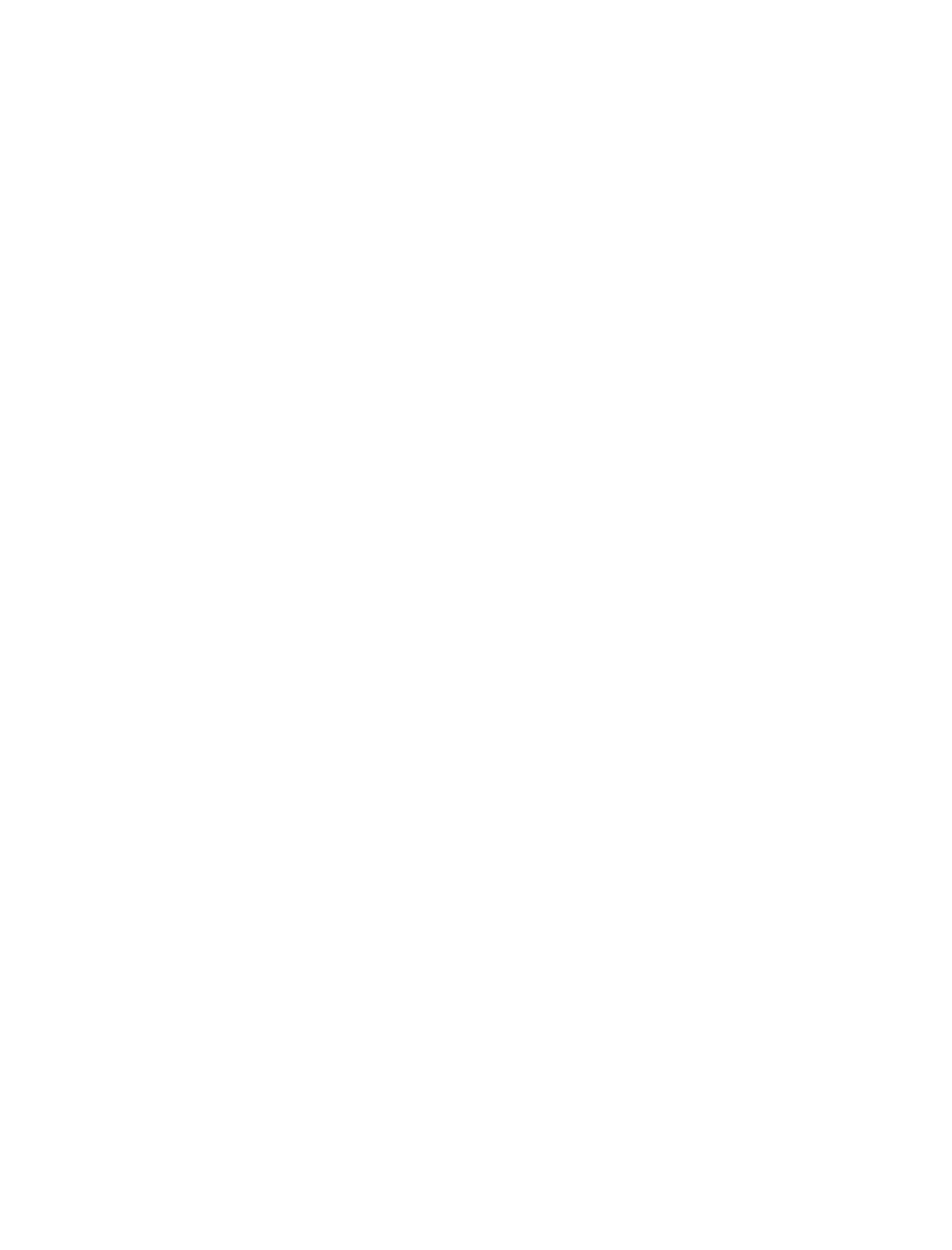The criminal justice system in B.C. is in crisis. The court system has slowed to crawl, as shortages of staff and judges have caused courtroom closures and an unmanageable backlog of criminal cases. The waiting time for trial has reached a level where hundreds of cases are at risk of being dismissed for delay. Meanwhile, our prisons are dangerously overcrowded, leading to rehabilitative efforts failing and increasing injuries among staff. These problems are not a surprise. Since 2001, the budget for court services including administrative staff and security has been cut 42%. The budget for corrections has been cut 29% in that same time period and the funding for legal aid has been cut 36%. Despite a significant overall decrease in crime in our society, in 2008 B.C.'s justice system had 14.8% more cases than it did in 2001, and our jails housed 16% more prisoners.

#### WHAT'S WORKING

#### Crown charge review saves reputations, and creates efficiencies that other provinces are not experiencing

In some cases, B.C. has done a good job of targeting spending in places that result in significant net savings. For example, in B.C., as in New Brunswick and Quebec, Crown prosecutors screen cases before charges are laid in court whereas the rest of Canada sees charges laid by the actions of the police alone. Vetting by Crown removes frivolous or weak cases at the front end rather than wasting court resources only to have those cases collapse at a later stage. In Quebec, New Brunswick and B.C., where Crown screening of charges is policy, only 17% of cases are stayed or withdrawn as compared to 36% for the remaining provinces. Additionally, those three provinces succeed in securing a finding of guilt in 73% of cases as compared to 62% for the rest of Canada. Policies like these that target spending on services that make the system work more efficiently, and protect rights, should be encouraged in other parts of the system. If one assumes that without pre-charge screening B.C. would match statistics in provinces that do not use Crown screening, B.C. would have approximately 7,000 additional cases in the criminal justice system per year, adding tens of millions of dollars to the overall cost of operating the system.

#### Our justice system is working harder, and doing more, with significantly less

While recent provincial government press releases have decried a crime rate reduction and apparent increases in costs, our court system is handling more cases with fewer resources than ever before. During the period 2001 to 2009, highlighted by dramatic provincial spending cuts of between 30% and 45% to various departments and services in the criminal justice system, the number of cases has not declined. In 2001 B.C.'s criminal justice system handled 40,510 cases. In 2008/2009, the most recent year for which data are available from Statistics Canada, B.C.'s justice system handled 46,472 cases, an increase of 14.8%. In the period between March 31, 2008 and January 21, 2012, the number of full-time equivalent provincial court judges dropped from 141.9 to 121.35. Even after nine new judges were recently appointed, there is still an 8.1% decrease from 2008, and the system is 9% short of what the Court has told the province it needs to keep pace with the new cases arriving each day.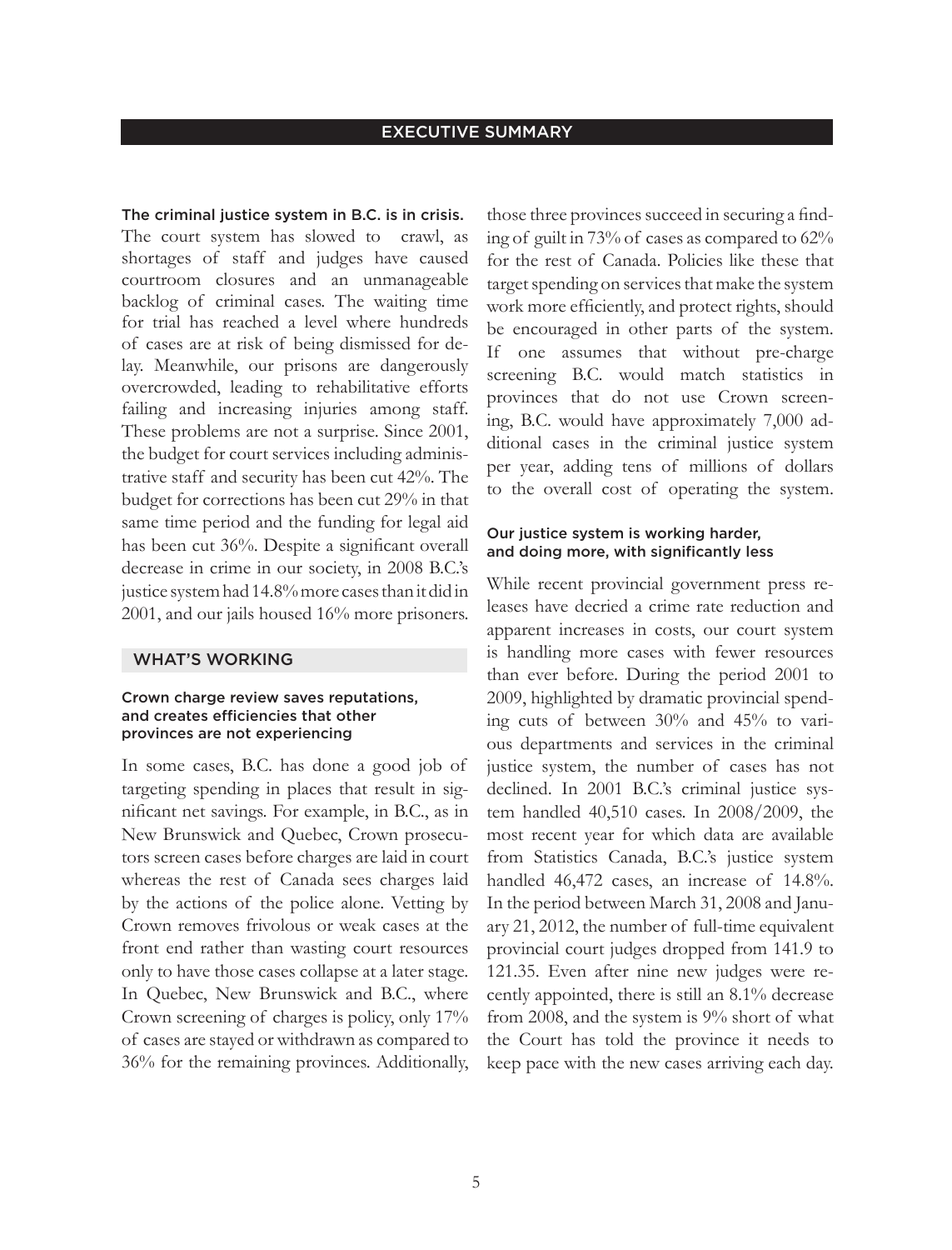#### WHAT'S NOT WORKING

#### People with mental health issues are using too many police, court and jail resources, instead of more efficient and humane healthcare resources

Too many people with mental illness are being brought before the courts at significant cost. The Vancouver police estimate that 31% of their calls involve persons in poor mental health. Approximately 29% of inmates in provincial jails are mentally disordered. Currently mental health treatment is not available at the levels required, meaning that too many people in need of health care end up in an already over-burdened court system.

#### More people are in jails waiting for trials than are in jail serving a sentence

Provincial jails are overcrowded due to funding cutbacks and an increase in the number of people being held in remand. Remand facilities house people deemed inappropriate for bail while they wait for trial. There are now more people in provincial jails awaiting trial than there are serving a prison sentence. Fifty-nine percent of all adult and 55% of all youth inmates in B.C. prisons are waiting for a trial. The cost of housing adult remand inmates alone is likely in the range of \$30 million per year. Much of that money would be better spent on improving bail supervision programs to offer alternatives to custody for those awaiting trial, or improving courthouse resources to speed up trials and reduce pre-trial custody.

#### Self represented defendants clogging up the court system

Funding for legal aid is now 36% less than it was in 2001, resulting in a significant number of people before the courts without a lawyer. Unrepresented accused cause excessive delays and draw resources from court administrators, judges, Crowns and others who find themselves giving assistance in navigating complicated legal processes. In 1999/2000, 27,479 people received legal aid for criminal charges. By 2010/2011, that number had dropped 26% to 20,224, with well over 7,000 more criminally charged individuals appearing before courts without lawyers.

#### Delays before trial are up 28% in just six years

The delays in setting trial days have reached crisis levels. The average time between charge and trial has gone up 28% since 2005 and the backlog has become unmanageable. Forty percent of cases have been in the system for over 10 months and are at significant risk of being dismissed for undue delay.

#### B.C.'s prisons have ratios of up to 60 inmates for one staff member, putting both groups at significant risk

B.C.'s prisons are massively overcrowded with some institutions operating at twice their intended capacity. The ratio of inmates to officers has increased from 20:1 in 2001 up to 60:1 in some institutions, putting the health and safety of corrections officers at risk. Studies show that over 87% of corrections officers have been hit by blood, 77% had been threatened by inmates and 36% had been assaulted on the job. 17% of officers had witnessed a homicide or suicide of an inmate within the past year.

Overcrowding presents major concerns for prisoner safety. From 2004-2011, 51% of deaths in provincial facilities were due to unnatural circumstances including homicide, suicide, and accidental overdose. More has to be done to ensure that jail sentences do not unintentionally become death sentences. Prison overcrowding also presents difficulties in delivering rehabilitative programming for inmates. Studies suggest that going to jail increases the risk of homelessness by 40%, raising concerns about the broader social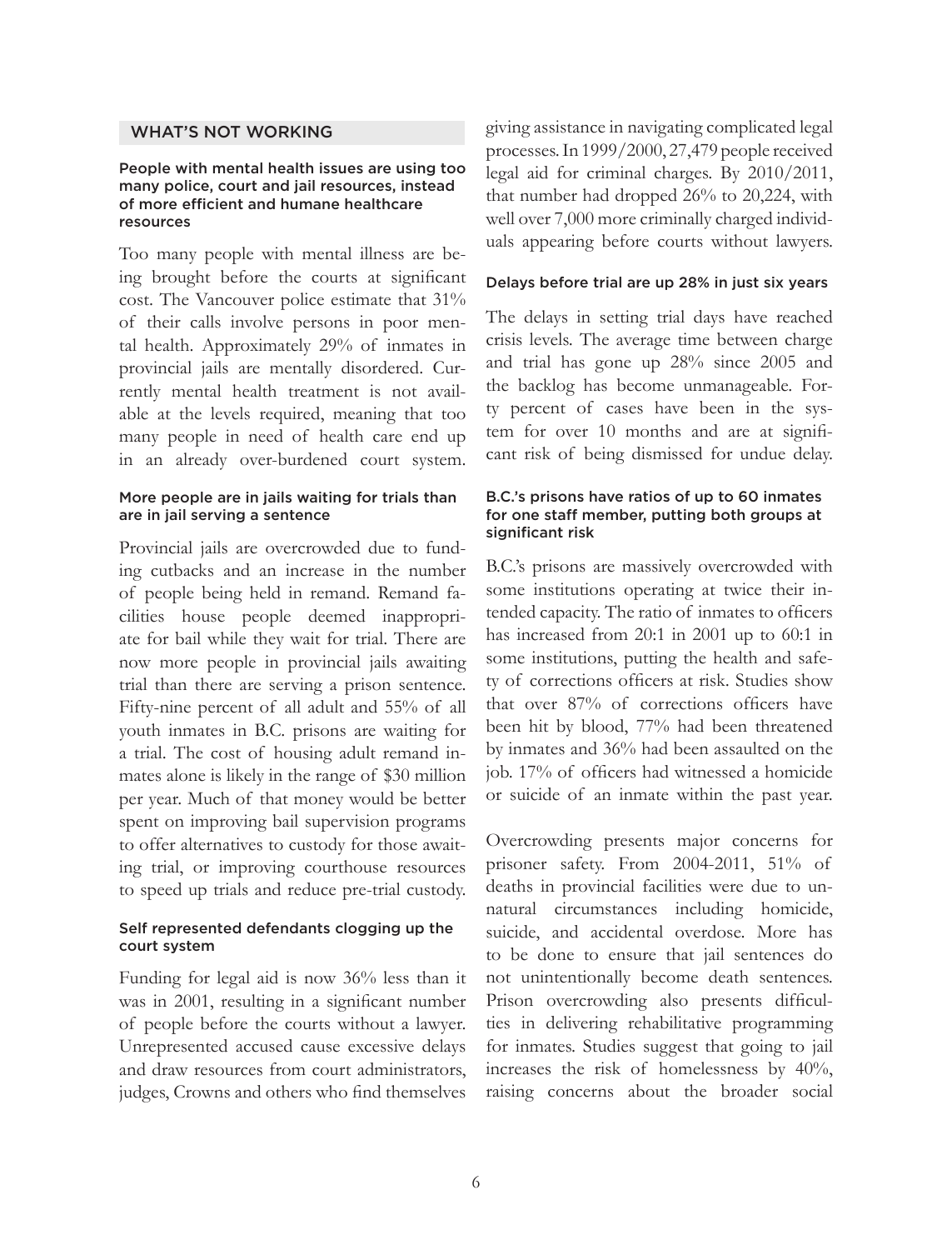costs of a prison system that is unable to provide support and programming on release.

#### Only 35% of community programming for offenders is fulfilled due to high caseloads for probation officers

Cutbacks to corrections have lead to a rise in the workload faced by probation officers. B.C.'s probation officers now have the secondhighest caseload in Canada. That caseload has meant less time to deliver programming such as violence intervention and substance abuse courses. Presently, only 35% of such programming is ever completed, raising concerns about the effectiveness of B.C.'s rehabilitation system and the likelihood of re-offending.

#### WHAT WE SHOULD DO

#### B.C.'s justice review must emphasize fairness, justice, due process, and public safety, and affirm the justice system as an essential service that requires fully funded resources to fulfill its role

The BCCLA welcomes the announcement of a government-led review into the justice system but cautions that such a review should aim to protect fundamental freedoms and recognize the importance of the justice system in our democracy. Invariably, adequate resources are required to achieve this. However, the invocation of a business administration model to reforming the justice system is inappropriate. An efficiency in business may save money and increase profit. But just as Supreme Court of Canada Justice Laforest noted in the context of fiduciary obligations generally, "the law has recognized the importance of instilling in our social institutions and enterprises some recognition that not all relationships are characterized by a dynamic of mutual autonomy, and that the marketplace cannot always set the rules." A single-minded focus on efficiency in the justice system will lead to the violation of rights, put the public at risk, and jeopardize the constitutional right to a fair trial. The justice system is something that is administered by government as a public trust. Business systems and justice systems are simply not the same.

Nonetheless, the justice system in B.C. is presently in a government-induced crisis and the need for reform is pressing. The current problems will not be fixed through simple improvements in efficiency, the integration of management, or by tampering with judicial independence. Instead, what is needed is a real commitment to justice through adequate funding as well as strategic reforms that prevent crime and recidivism.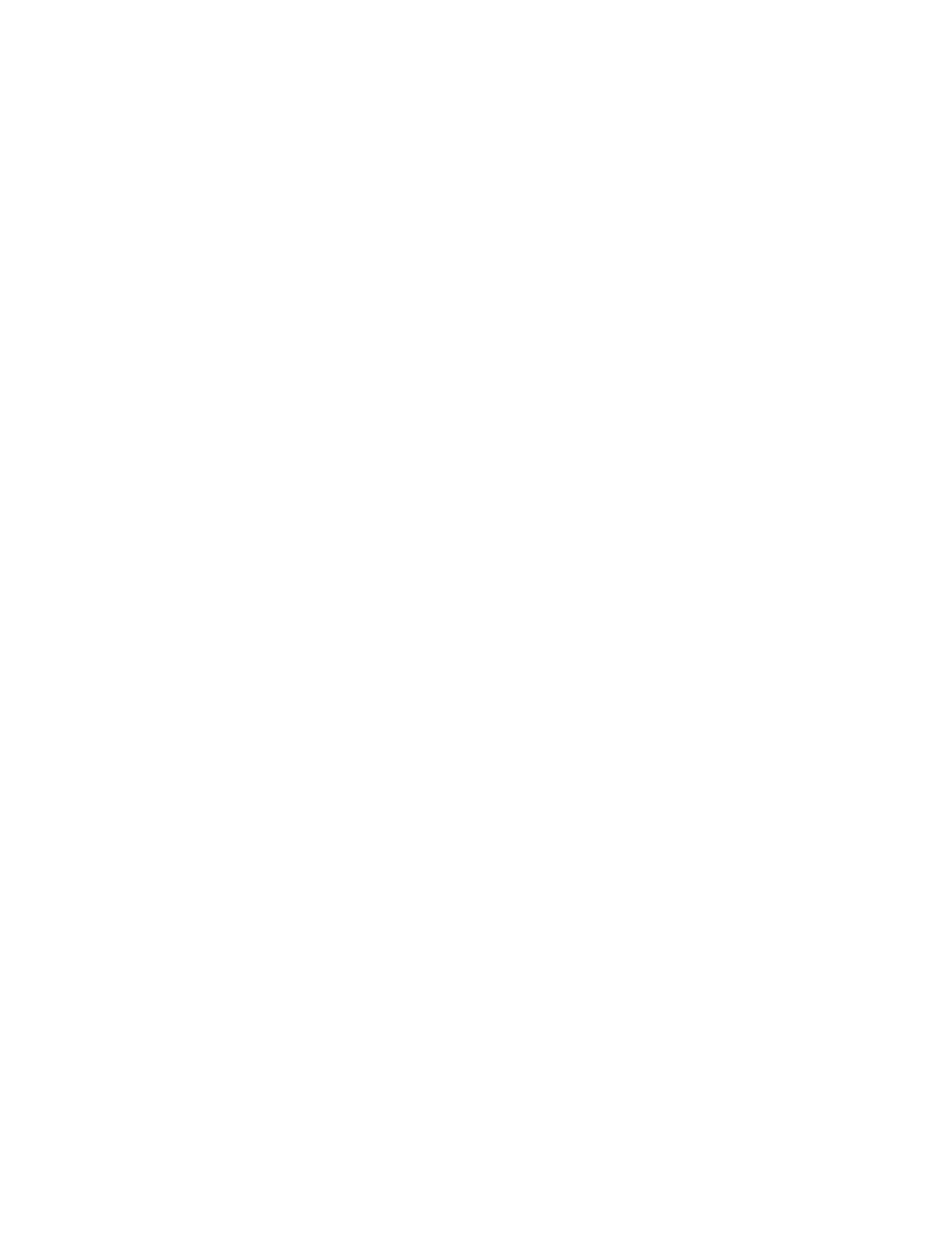#### **INTRODUCTION**

The Canadian criminal justice system is a complex machine, requiring the participation and cooperation of a vast array of actors including the provincial government, the judiciary, the legal bar and the staff who administer its operations. In B.C., that machine is showing signs of malfunction. Recent reports have highlighted problems of delay in completing criminal cases. High profile criminal cases have been dismissed for undue delay, courtrooms regularly face unmanageable backlogs and staff shortages are impeding the smooth functioning of the system. The Chief Justice of the Supreme Court of B.C. has declared in a recent speech before the Canadian Bar Association that the justice system in B.C. "is threatened, if not in peril".<sup>1</sup>

The threat posed by a breakdown of the justice system cannot be overstated. The administration of criminal justice not only delivers a service to the people of the province but also constitutes a fundamental tenet of our democratic order. The people of B.C. expect a justice system that can deliver justice in a manner that is fair, accountable, and timely. As confidence in the administration of criminal justice is eroded, the viability of the rule of law and the proper functioning of our social order is put at risk.

A poorly functioning justice system allows crimes to go unpunished, alienating victims and their families, compromising the confidence of the public and heightening the risk of vigilantism. Accused individuals who find themselves involved in a dysfunctional system are at increased risk of miscarriages of justice and the arbitrary loss of liberty. Inadequate resources for correctional centres leads to inhumane conditions, dangers to staff and prisoners alike, and failed rehabilitative services, increasing the risk of recidivism. Our society and the well-being and liberty of all citizens requires that our criminal justice system be effective and just.

#### The purpose of this report

In B.C., many commentators have proclaimed that our courts have reached a point where a breakdown of this fundamental societal institution is imminent.

A large portion of the blame for the current state of affairs is laid at the feet of the provincial government for failing to provide adequate funding in the places where it is needed most. This paper examines whether such blame is appropriately assigned to the provincial goverment, or whether, as the provincial government suggests, our justice system has failed to find necessary efficiencies given declining crime rates and concomitant reduced burdens on the justice system.

In preparing this report, we conducted interviews with key individuals involved in the administration of justice in B.C. including probation officers, court clerks, corrections officers and sheriffs. We also conducted secondary research, collecting and analyzing reports prepared by various groups: Stats Canada, the

<sup>1</sup> "Challenges To The Budget For The Court Services Branch", Remarks of Chief Justice Bauman, at the Canadian Bar Association B.C. Branch Meeting, 19 November 2011, Las Vegas, Nevada.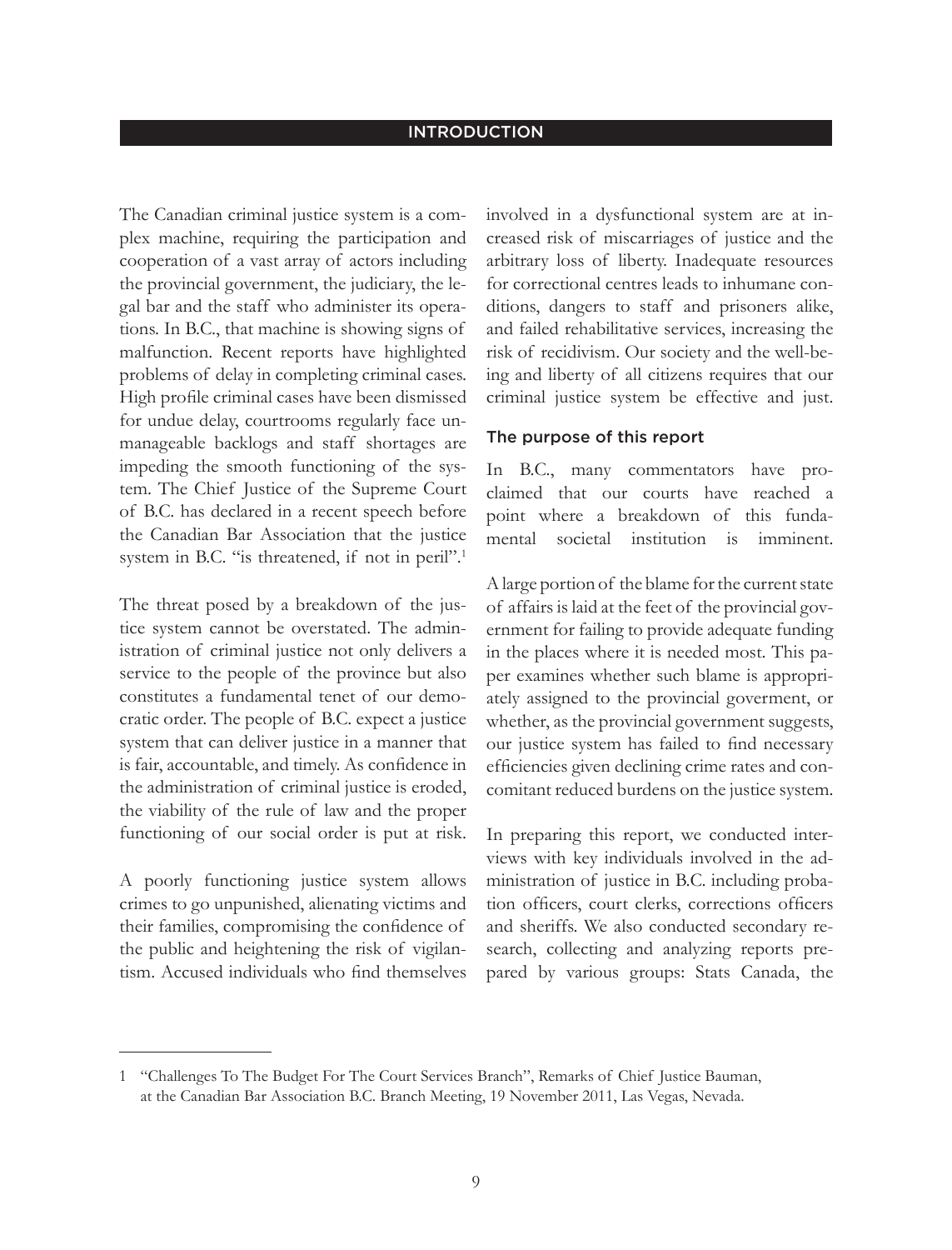judiciary, lawyers, provincial and federal governments and non-governmental organizations.

We have presented our findings in a report form that examines the stages of the criminal justice system chronologically as they would be experienced by an individual charged with

a criminal offence, beginning with the decision by the police to arrest and recommend a charge, Crown Counsel review of that charge, remand facilities where people await their trials, and the trial process. Finally, the report considers the state of correctional resources including both community correctional efforts and prisons.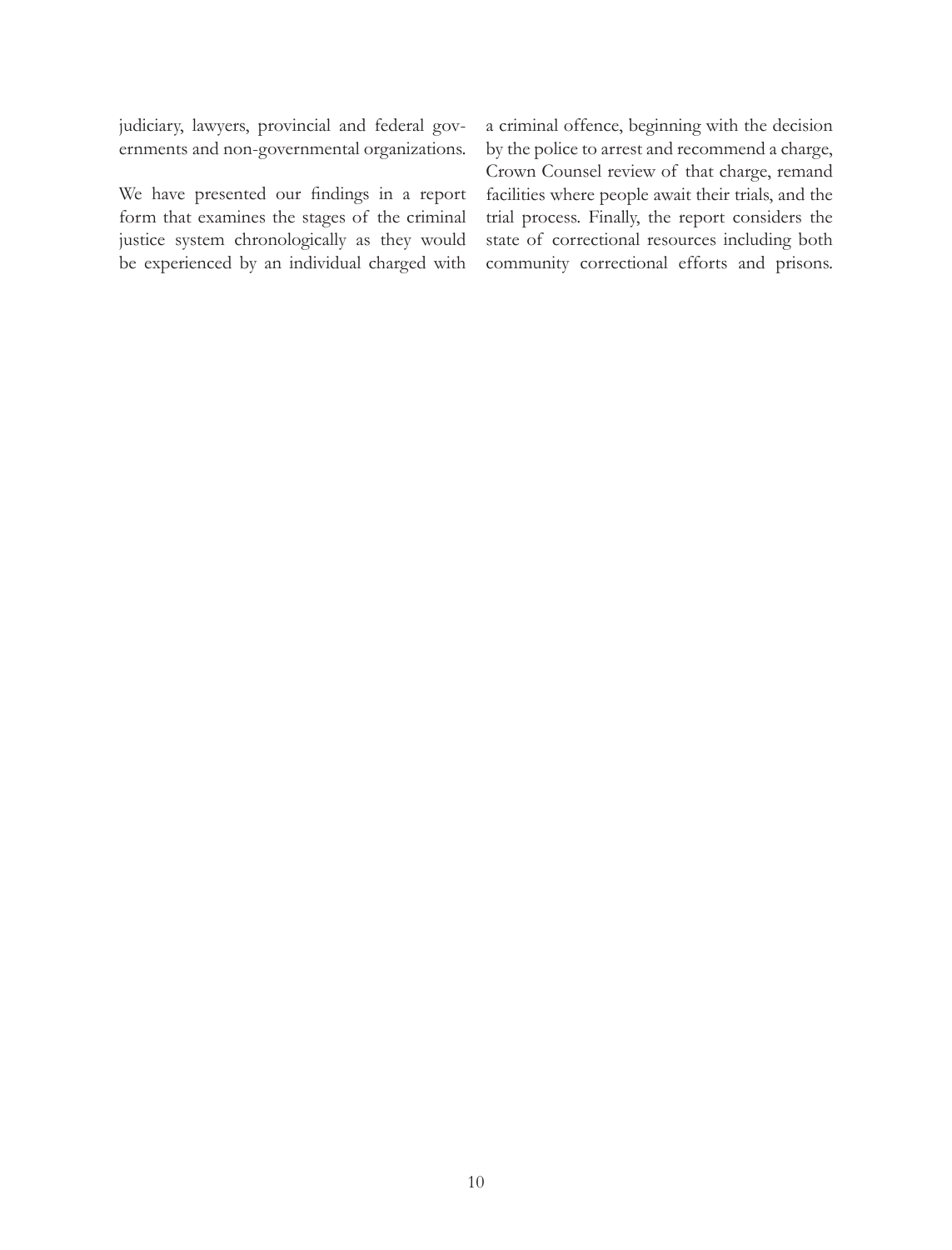#### THE BIG PICTURE: A DECADE OF UNDER-FUNDING

Our findings are not reassuring. Throughout, the research points out that the vast majority of the challenges faced by the system today are the direct result of policy decisions and funding shortfalls made over the past decade. In 2002, the provincial government began a program of across-the-board cutbacks to government services in B.C. Chief among targeted departments and systems was the justice system. That year, the government closed 24 courthouses across the province, reallocating the caseload from those locations to other judicial centres or re-designating certain locations as circuit courts where justice would be delivered periodically by visiting judges and staff.<sup>2</sup>

In tandem with cuts to the administration of justice, the provincial government also instituted cuts to correctional centres. Beginning in 2002, ten correctional centres in the province were closed, leading to the increasing centralization of inmate populations and the downsizing of staffing levels at correctional centres.<sup>3</sup>

Also in 2002, the government put in place cutbacks to funding for legal aid and associated community legal support programs. In 1999/2000, 27,479 people received legal aid for criminal charges. By 2010/2011, that number had dropped 26% to 20,224, with well over 7,000 more criminally charged individuals appearing before courts without a lawyer.<sup>4</sup> From 2001 to 2012, the budget for corrections has been cut by a total of 29%. The budget for court services, including both administrative staff as well as security, has been reduced by 42%. The budget for justice services, which includes the grant for legal aid, has been reduced by 26%.<sup>5</sup> The graphs on the following pages illustrate the changes in budgets since 2001.

Recently, the Ministry of Finance issued a report dated February 8, 2012 accompanied by a Green Paper directed at eventual policy reforms.6 Those documents point at rising costs with concern and suggest improvements that could be made towards increased efficiency. While efficiency is a laudable goal, the justice system is already handling 14.8% more cases with 30-40% fewer resources, and is on the verge of collapse. As the past decade of budget cuts have vividly demonstrated, cost-cutting measures can have radical and far-reaching effects on the system for many years to come, including on mental health, homelessness, justice and public safety.

<sup>2</sup> Provincial Court of B.C., *Annual Reports*, available online: www.provincialcourt.bc.ca (viewed February 2012).

<sup>3</sup> Patricia Fisher, "BC Corrections - Adult Custody Division: Highlights of 2007 Organizational Health Assessment Report & Recommendations", Ministry of Public Safety and Solicitor General (2008).

<sup>4</sup> Annual Report 2000/2001 and Annual Report 2010/11, Legal Services Society of B.C. (2001), www.lss.bc.ca/about/annualReports.php (viewed February 2012).

<sup>5</sup> All figures based on budget documents between the fiscal years 2001/2002 to 2011/2012, www.bcbudget. gov.bc.ca (viewed February 2012). All figures have been adjusted for inflation to 2012 dollars.

<sup>6</sup> "Review of the Provincial Justice System in B.C." (2012). Available at: www.ag.gov.bc.ca/public/ JusticeSystemReview.pdf (viewed February 2012).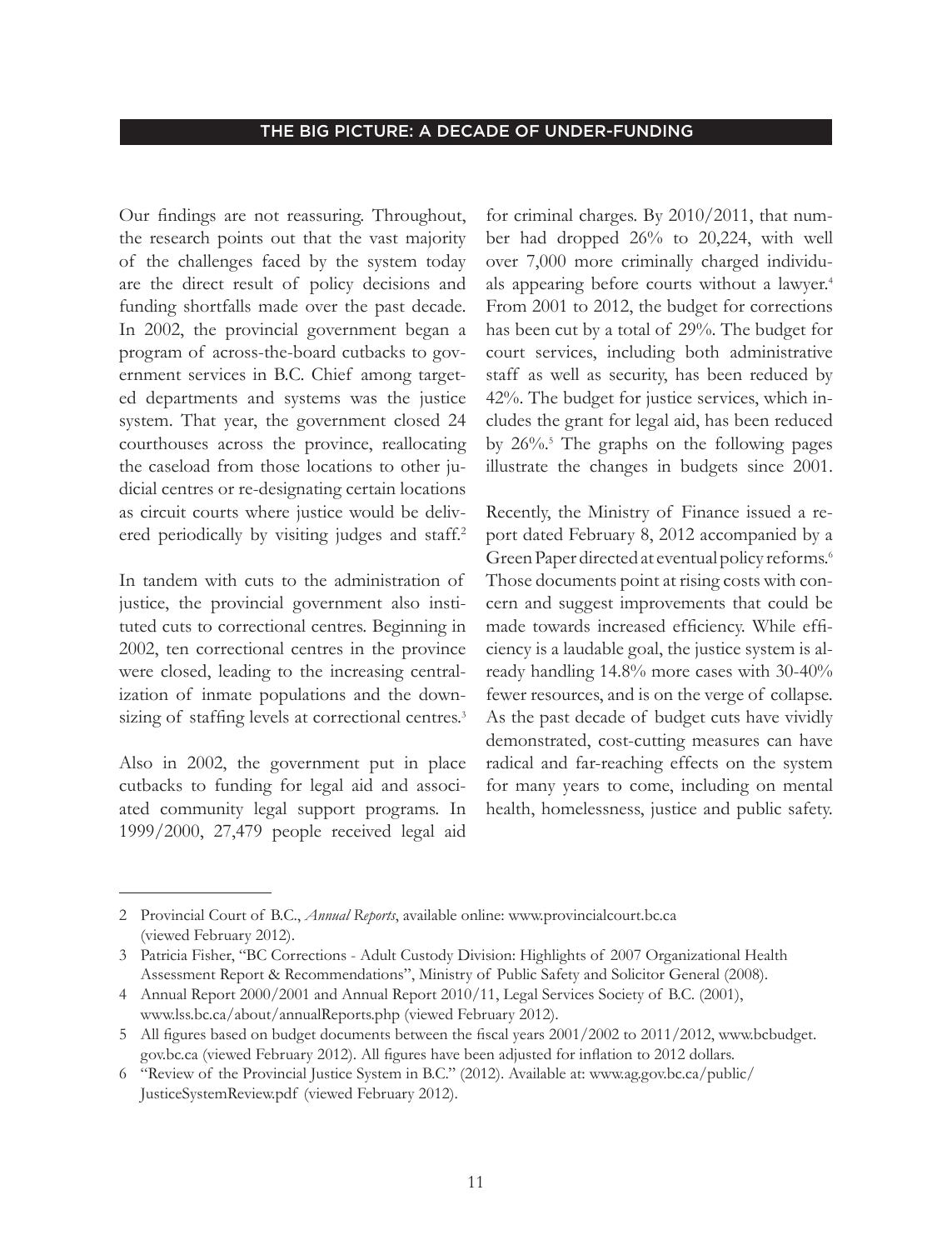

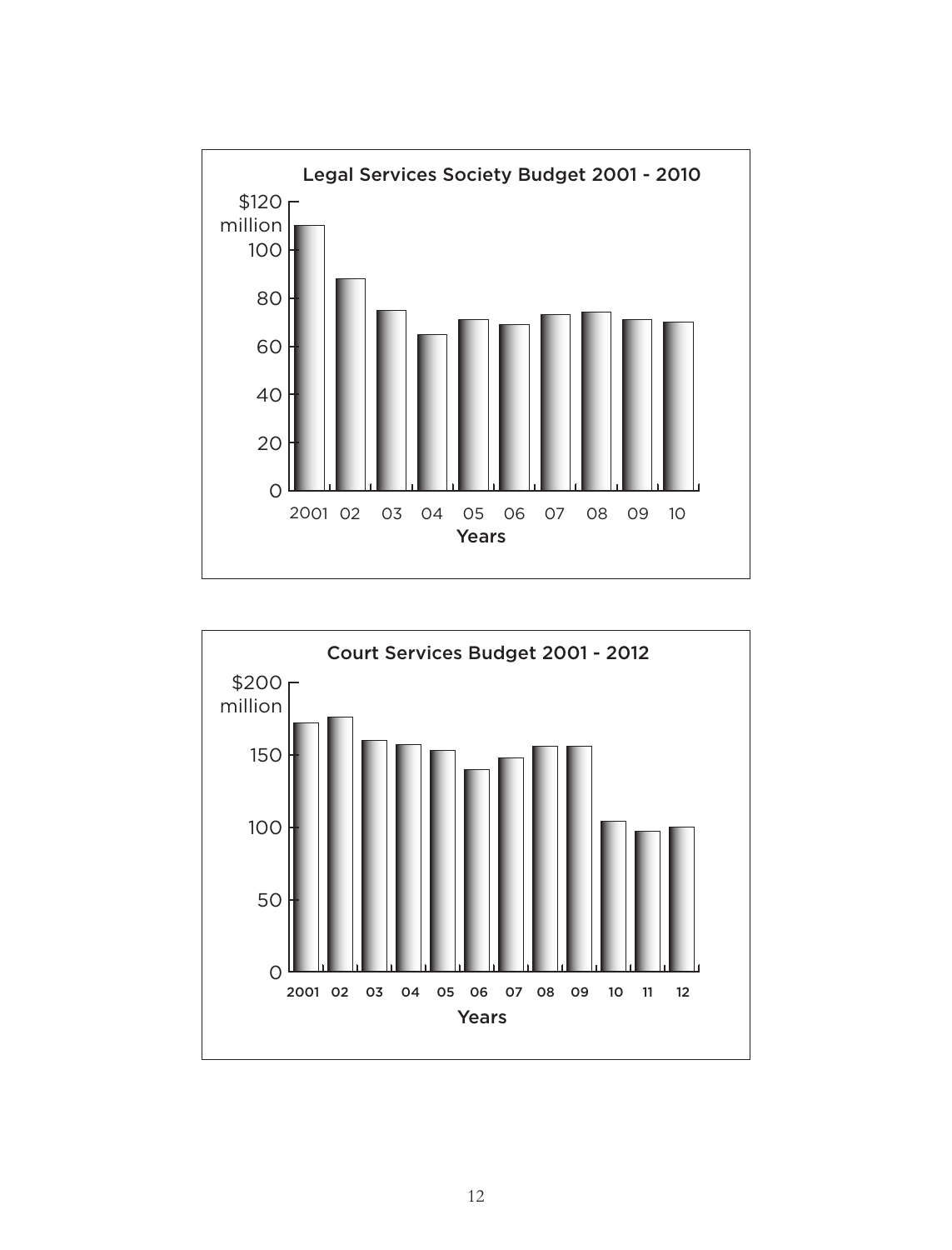

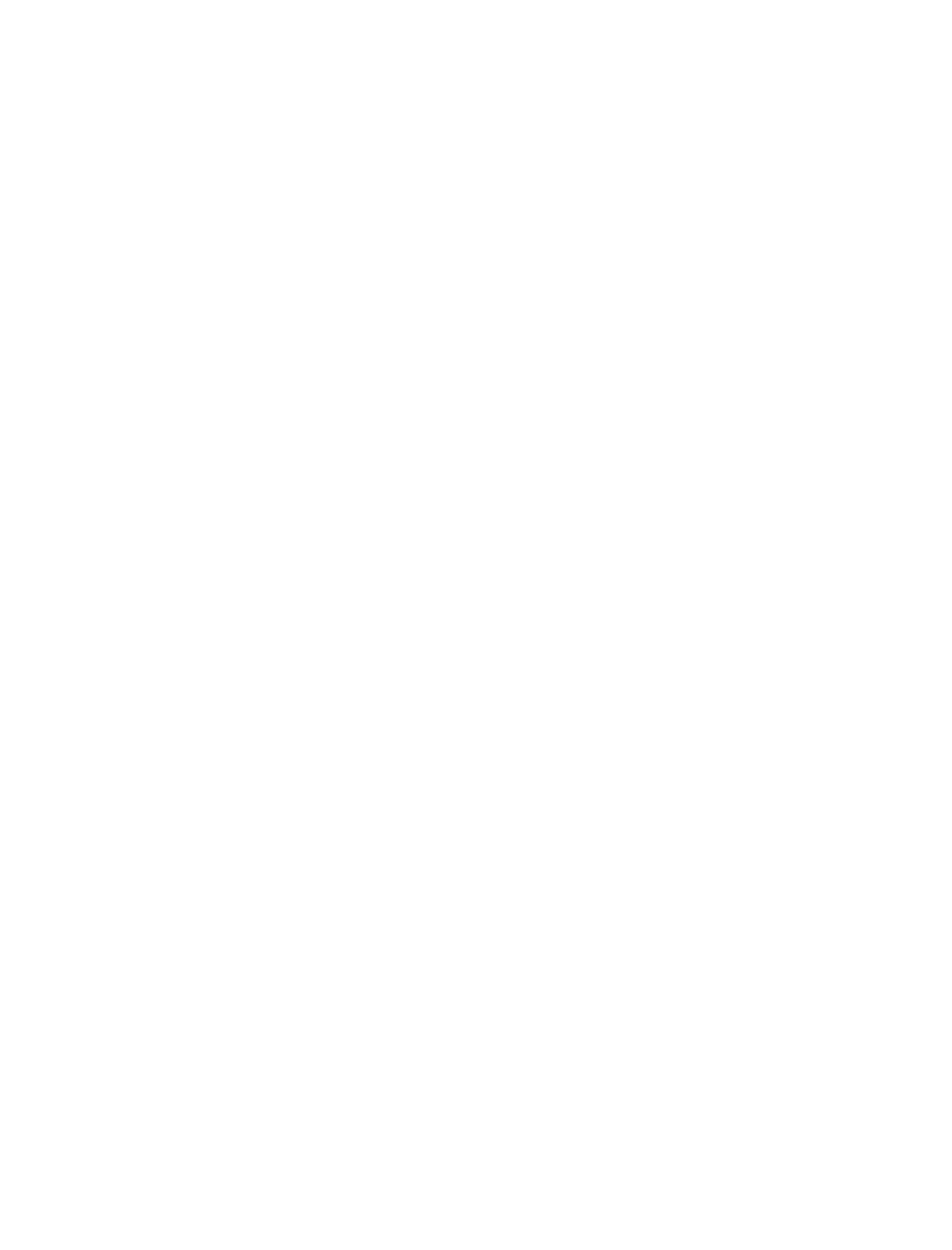#### STAGE 1: BAIL AND INTAKE

#### Pre-Charge Screening

In Canada, the criminal process most often begins with a decision by the police to initiate proceedings. B.C. is among a minority of provinces in requiring Crown prosecutors to screen cases before formal charges are laid before the court. Through this process, a lawyer for the Crown reviews the police investigation to determine whether there is a reasonable prospect of conviction and whether the public interest would be served by the case proceeding to court.

As the Ministry of Finance recently noted, the process of pre-charge screening is largely responsible for the fact that the costs of prosecuting a case in B.C. are significantly higher than other provinces.7 However, there are some indications that these initially higher costs are offset by savings further down the line. Statistics suggest that pre-charge screening has the effect of reducing the number of frivolous or unnecessary cases before the courts. The three provinces that employ a form of pre-charge screening (B.C., Quebec and New Brunswick) enjoy a significantly lower proportion of cases that are ultimately stayed or withdrawn (at 17%) as compared to the remaining provinces (at 36%).<sup>8</sup> This means that, in provinces without charge screening, an average of 19% of cases are unnecessarily draining resources before ultimately being thrown out. Charge screening could have eliminated those cases at the outset.

Additionally, a higher portion of cases in provinces with pre-charge screening result in a finding of guilt (at 73%) as compared to the rest of Canada (at 62%). Accordingly, almost one in ten cases in jurisdictions without Crown screening go all the way through the criminal justice system, consuming resources, including full trial, without any meaningful outcome. The increased conviction rate in Crown screening jurisdictions is likely due to significant Crown-police consultations *before* a charge is laid that allows additional investigative steps to be taken by police to satisfy legal tests and increase the likelihood of conviction at trial.

Although further research is required to draw definitive conclusions, if one assumes that without pre-charge screening B.C. would match the stay/ withdrawal and "not guilty" statistics in provinces without pre-charge screening, B.C. would have approximately 7,000 additional cases in the criminal justice system per year. Other reports have put that number as high at 40,000 new cases.9 Those additional cases would add millions of dollars to the cost of operating the system.

Beyond financial considerations, it is also important to note the personal hardship endured by individuals and their families upon being charged with a criminal offence when the cases collapses before a trial or guilty plea. The

*<sup>7</sup> Ibid.*

<sup>8</sup> Statistics Canada Summary Tables "Cases in adult criminal court, by province and territory" www40.statcan.ca/l01/cst01/ (viewed February 2012).

<sup>9</sup> "Don't Let Police Lay Charges: Justice Branch", Canada.com, www2.canada.com/ cowichanvalleycitizen/news/story.html?id=5d5ee4ea-e4fc-479c-9afd-00978632c55b (viewed March 2012).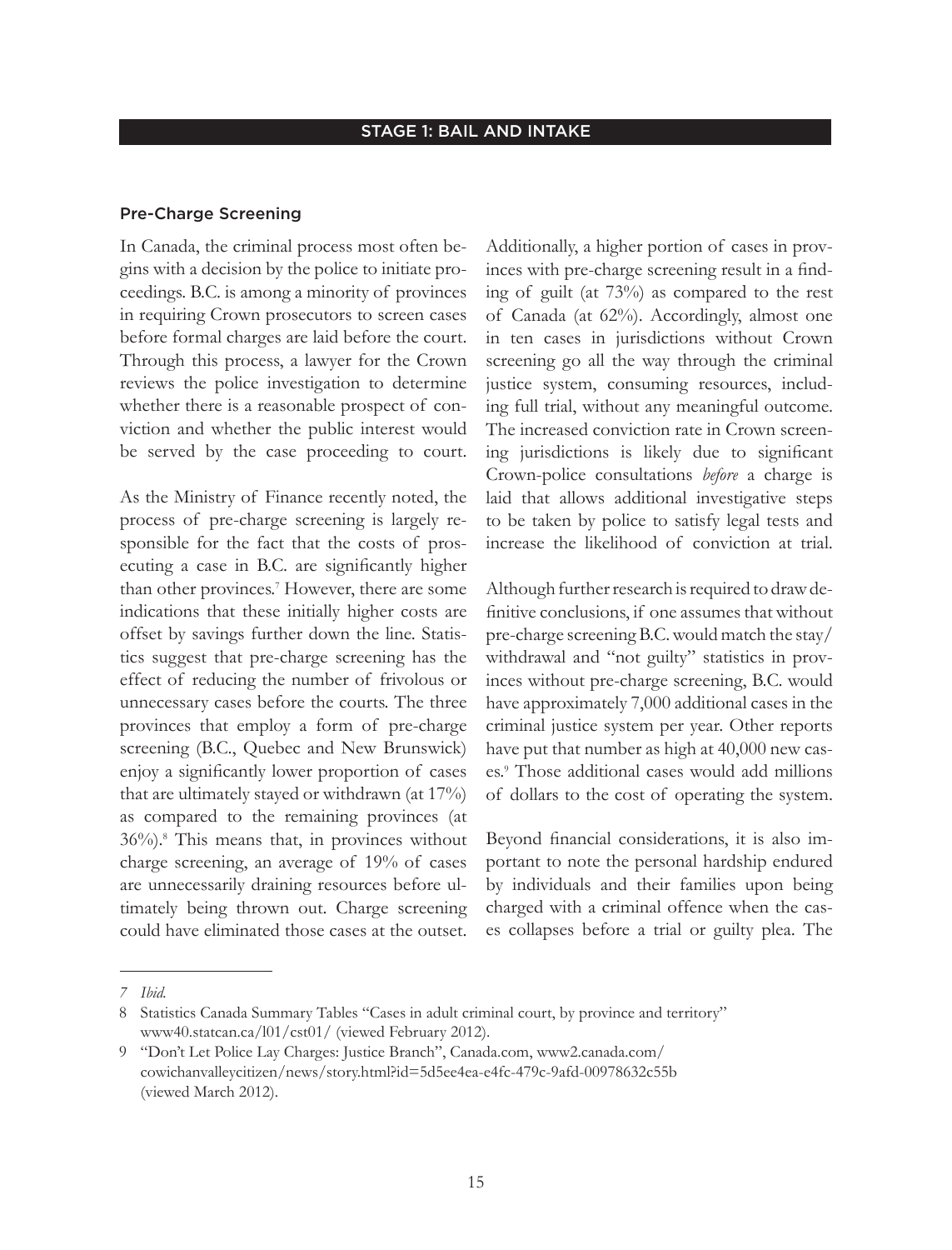| <b>Pre-Charge Screening</b>  |              |               |       |             |       |  |  |
|------------------------------|--------------|---------------|-------|-------------|-------|--|--|
|                              | <b>Cases</b> | <b>Guilty</b> | %     | <b>Stay</b> | %     |  |  |
| <b>BC</b>                    | 40,467       | 28,681        | 70.88 | 10,681      | 26.39 |  |  |
| Alberta                      | 53,375       | 34,215        | 64.10 | 17,411      | 32.62 |  |  |
| Saskatchewan                 | 21,665       | 14,506        | 66.96 | 6,815       | 31.46 |  |  |
| Manitoba                     | 16,849       | 10,793        | 64.06 | 5,963       | 35.39 |  |  |
| Ontario                      | 137,902      | 81,971        | 59.44 | 53,242      | 38.61 |  |  |
| Quebec                       | 54,498       | 40,079        | 73.54 | 5,014       | 9.20  |  |  |
| <b>New Brunswick</b>         | 7,664        | 6,082         | 79.36 | 1,297       | 16.92 |  |  |
| Nova Scotia                  | 11,760       | 7,583         | 64.48 | 3,876       | 32.96 |  |  |
| <b>Prince Edward Island</b>  | 1,215        | 951           | 78.27 | 253         | 20.82 |  |  |
| Newfoundland                 | 4,846        | 3,715         | 76.66 | 1,091       | 22.51 |  |  |
| Yukon                        | 1,050        | 699           | 66.57 | 308         | 29.33 |  |  |
| <b>Northwest Territories</b> | 1,706        | 1,201         | 70.40 | 489         | 28.66 |  |  |
| Nunavut                      | 1,494        | 1,057         | 70.75 | 354         | 23.69 |  |  |
|                              |              |               |       |             |       |  |  |
| Provinces with PCS           | 102,629      | 74,842        | 72.92 | 16,992      | 16.56 |  |  |
| <b>Provinces without PCS</b> | 251,862      | 156,691       | 62.21 | 89,802      | 35.66 |  |  |

process of being arrested and charged, has dramatic consequences regardless of the outcome of the case. Employment or health care may be interrupted. Accused persons may be forced to endure onerous bail conditions including ones requiring them to have no contact with family and friends, not attend certain locations, or respect a curfew or house arrest. In many cases where charges are ultimately stayed or withdrawn, many individuals and families rightly feel that these incursions to their liberty were unjustified and improper. As a set of legally-trained eyes on a file, Crown prosecutors may also prevent cases from moving forward where the motivations of the police in laying the charge may be tainted by irrelevant considerations such as political ideology or personal motive. In Toronto following the G20 Economic Summit, for example, a large number of charges were ultimately stayed or withdrawn in court. Of the 292 charges processed as of December, 2011, 86% had been stayed or withdrawn.<sup>10</sup> This unusually high number of cases without merit indicates that the police assessment of these cases may have become clouded by circumstances, at untold

<sup>10</sup> Including cases where the charge was withdrawn in exchange for a peace bond or form of direct accountability: Ministry of Attorney General, "Update on G20 Prosecutions", December 20, 2011: www.attorneygeneral.jus.gov.on.ca (viewed February 2012).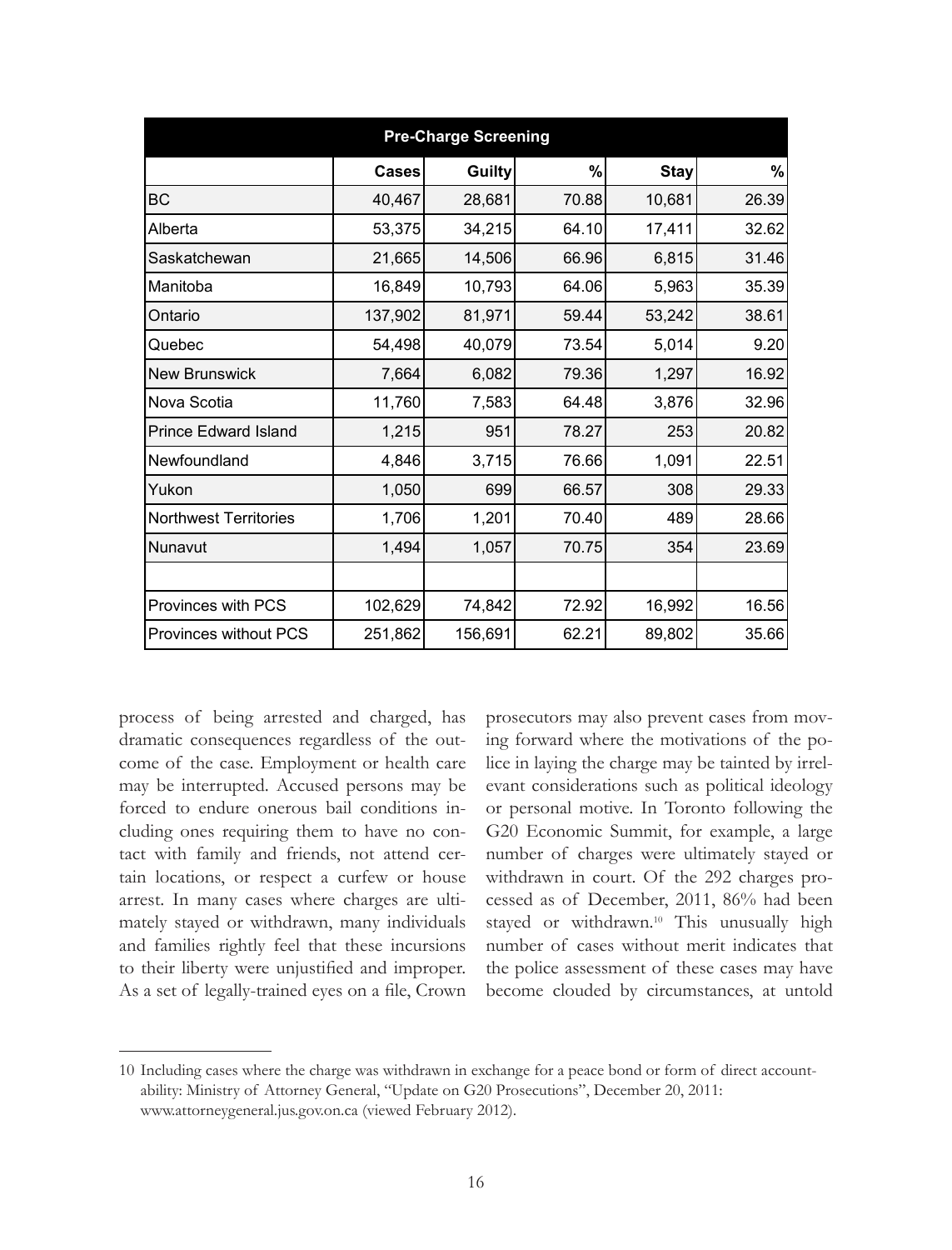cost to both the system and the lives of those involved. Maintaining a system of pre-charge screening assists in ensuring that the initial encounter with the justice system is legally justified, minimally-intrusive, fair, and efficient.

Charge screening is an excellent example of the kind of policy that makes the system work. By investing strategically, the system can work in ways that are fairer, faster and cheaper. Paradoxically, the provincial government has hinted that pre-charge screening may be eliminated as a cost saving measure. This sort of short-sighted fiscal management can have unintended consequences. Cutting funding in the wrong places, as the remainder of the report will show, can have dangerous repercussions for the overall functioning of the system.

#### RECOMMENDATION

Maintain Crown pre-charge screening for criminal offences.

#### Mental Health and Addictions

Beginning in the late-1980s, the Province of B.C. began the process of de-institutionalizing persons with mental illness. In the Lower Mainland specifically, the closure of Riverview Hospital as a place of confinement meant that many persons diagnosed with mental illness

were able to live in the community. Health care plans at the time proposed a model of mental health services where those in need of care could access treatment and support at small, community-based centres.<sup>11</sup> Despite good intentions, that transition has not taken place to the extent envisioned or required. A failure to invest in facilities and support mechanisms for people with mental illness has lead to a population of individuals suffering from mental illness who face increased marginalization as well as difficulties securing housing and consistent health care.12 This population is at increased risk of confrontational encounters involving the police and constitutes an alarmingly large portion of cases before the criminal justice system.13 Indeed, an internal study commissioned by the Vancouver Police Department concluded that 31% of police calls involved individuals who appeared to be in poor mental health.14 However, due to the lack of adequate facilities and available care options, many front line officers respond to these calls by recourse to the *Criminal Code* and the courts. The report states:

When patrol members respond to reports of a person who is known to be mentally ill screaming obscenities and being physically aggressive with pedestrians, they are more inclined to take an offender to jail in the absence of reasonable access to mental health services.

<sup>11</sup> BC Mental Health and Addiction Services, "Timeline": www.bcmhas.ca (viewed February 2012).

<sup>12</sup> Lookout Society, "History": www.lookoutsociety.ca (viewed February 2012).

<sup>13</sup> Canadian Mental Health Association, "Study in Blue and Grey, Police Interventions with People with Mental Illness: A Review of Challenges and Responses", Canadian Mental Health Association-BC (2003): www.cmha-bc.ca (viewed February 2012).

<sup>14</sup> Detective Fiona Wilson-Bates, "Lost in Transition: How a Lack of Capacity in the Mental Health System is Failing Vancouver's Mentally Ill and Draining Police Resources", Vancouver Police Board (January, 2008): vancouver.ca/police/about/publications (viewed February 2012).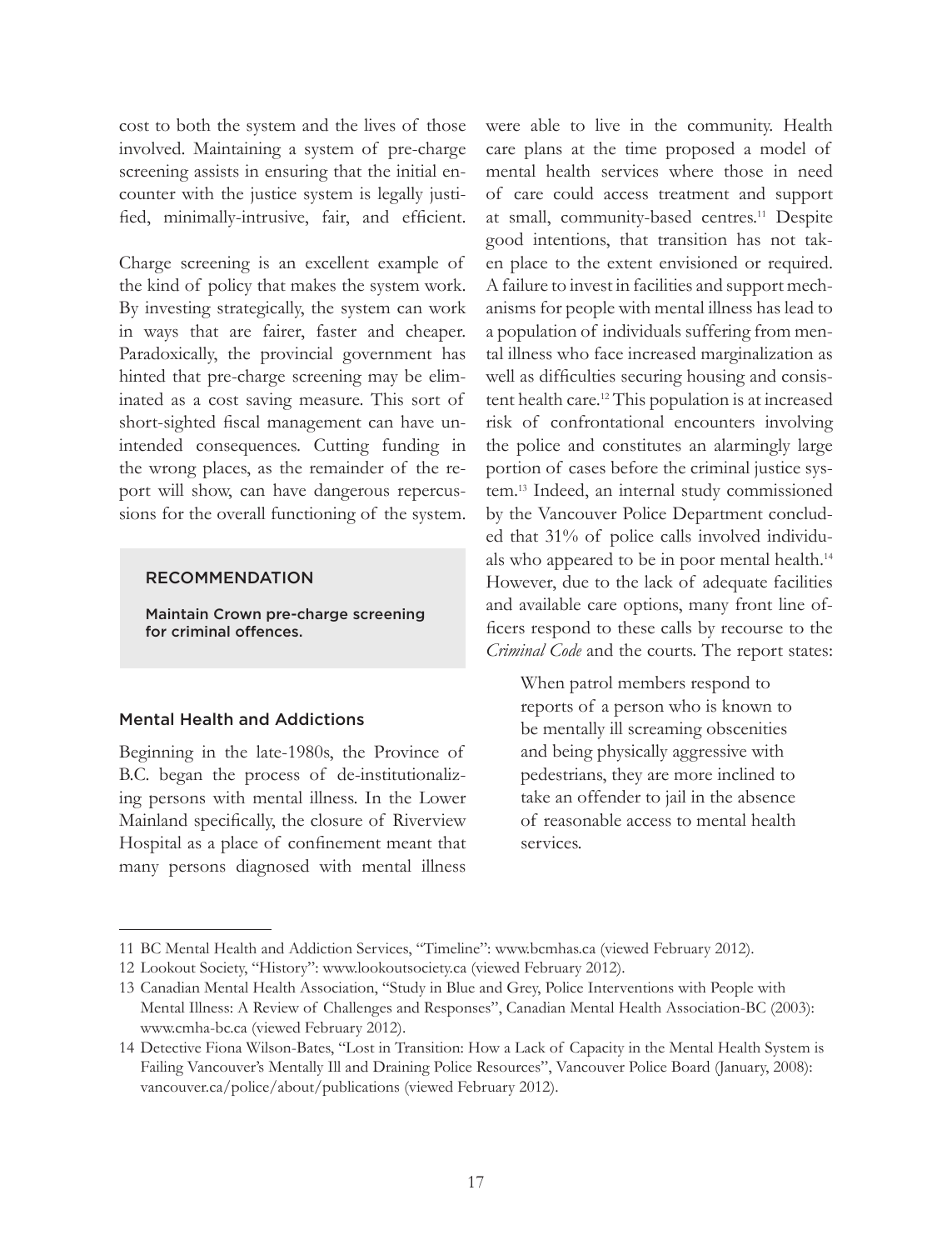The City of Vancouver estimates that hiring and training a police officer costs \$100,000 annually, at a minimum.15 The city has 1,327 sworn officers. If one third of all of the calls dealt with by that department could be prevented by better mental health services, the savings to the criminal justice system in that city alone could be as high as \$39.8 million. When one considers the possible savings to the remainder of the justice system in terms of intake, detention, processing and criminal trials, the potential savings are immeasurable. Individuals suffering from mental illness pose unique problems for the courts. Depending on the individual, such persons may have difficulty understanding the court process, have problems retaining and instructing a lawyer or bringing forward a suitable plan for release on bail, all of which has the effect of delaying the proceeding and heightening the risk of that individual being denied bail.16 While mechanisms in the *Criminal Code* exist to address some of these issues, a lack of dedicated mental health court staff means that there are often significant delays before the individual can be assessed and directed to the appropriate services.

The result is that a significant number of people in B.C. suffering from mental illness end up in our jails. A 2005 study found that 29% of inmates in the B.C. provincial correction system have been classified as mentally disordered, nearly twice the prevalence in the general population.17 One study in B.C. projected that B.C. could reduce the number of inmates with severe addiction and mental health by up to 79% if those individuals were properly housed and offered basic services.18 As it stands, however, our prisons are quickly replacing Riverview and its  $20<sup>th</sup>$  century counterparts as warehouses for the internment of the mentally ill. An investment in mental health services and intervention programs is needed to direct those in crisis to services, rather than into the criminal justice system. For those who do end up before the courts, dedicated mental health workers and a robust mental health diversion program are needed to ensure that people who require mental health care receive the treatment and support they need, rather than being imprisoned.

#### RECOMMENDATIONS

Invest in community mental health and crisis intervention programs to offer alternatives to criminal justice for those in crisis.

Increase access to dedicated mental health workers and diversion programs to service those with mental disorder who come before the courts.

#### Provincial Remand Centres

In Canada, the population of inmates detained prior to trial has been steadily on the rise since the mid-1980s. Today, there are more people in prison in B.C. awaiting trial than there are in-

<sup>15</sup> City of Vancouver "2012 Operating Budget", website: www.vancouver.ca/fs/budgetServices (viewed March 2012).

<sup>16</sup> Nancy Hall, "Keeping People with Mental Disorders Out of Trouble with the Law", Canadian Mental Health Association – BC (September 2008): www.cmha-bc.ca (viewed February 2012).

<sup>17</sup> Julian Somers, et al., "Mental Disorder, Substance Use and Criminal Justice Contact", BC Ministry of Health (March 2005), www.carmha.ca/publications (viewed February 2012).

<sup>18</sup> Patterson et al., "Housing and Supports for Adults with Severe Addictions and/or Mental Illness in B.C.", Simon Fraser University Centre for Applied Research in Mental Health and Addiction (2007): www.health.gov.bc.ca (viewed February 2012) at page 79, Table 19.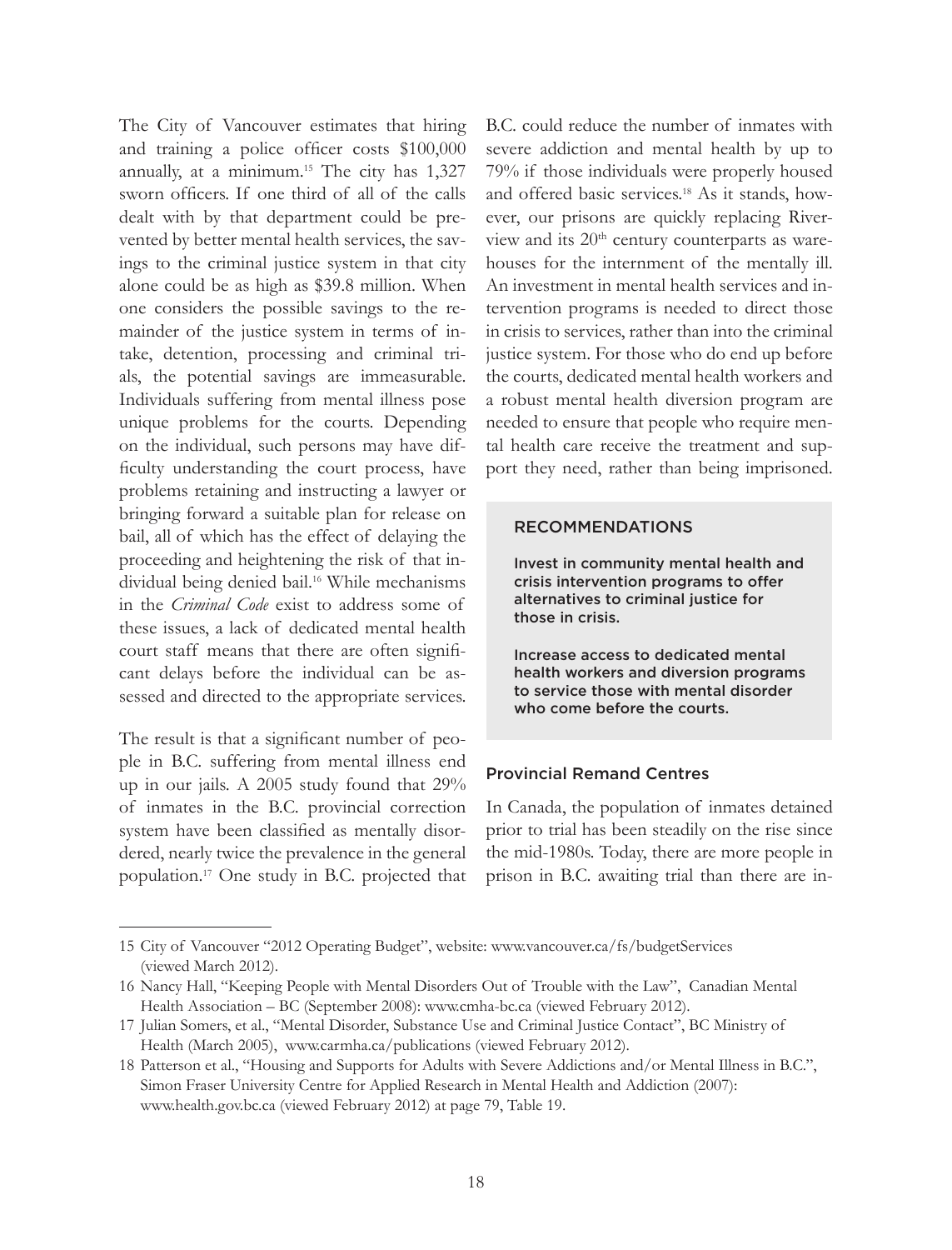mates serving sentences.19 59% of B.C.'s inmates on remand are awaiting trial, a 17% increase since 1999/2000.<sup>20</sup> The numbers regarding youth in the criminal justice system are similar. In the 2009/2010 statistical year, 55% of inmates in B.C.'s youth facilities on any given day were on remand waiting for trial. Only 45% of youth in B.C. jails were actually serving sentences after being convicted.21 Excessive reliance on remand and delays in scheduling hearings have effectively undermined efforts by policy-makers in recent decades to reduce the use of prison as a form of punishment for young people.22

Inmates being held in remand have not been found guilty of an offence. They are either in custody awaiting a bail hearing or have been denied bail, in many cases because an adequate supervision or community support program could not be established. Many of these individuals are poor, First Nations or suffering from addiction or mental health disorders.<sup>23</sup> Given that approximately 35% of criminal charges in Canada never result in a finding of guilt, <sup>24</sup> a significant portion of those held in pretrial custody in B.C. will serve time in prison, but will not be found guilty of any offence. These figures raise significant concerns about the unjustified infringement of liberty occasioned by the overuse of remand. Worse, the

disproportionate number of these inmates who are of First Nations heritage, or suffering from mental illness and addictions signals a human rights crisis underway in B.C.'s remand centres.

The cost of housing such a large number of inmates on pretrial custody is not only a justice and human rights concern, it is an efficiency concern. Corrections Canada estimated that the cost of housing an inmate in a provincial institution was, on average, \$162 per inmate per day in 2008. According to the same report, the average stay in remand for an inmate in B.C. was 12 days. Those numbers suggest that the total cost of housing remanded adult inmates in B.C. was over \$26 million four years ago.25 The number of remanded prisoners and the length of time they are waiting for trial is increasing every year – and so is the cost to the system as they sit in cells and wait to be found guilty, or even more concerning, not guilty. As is discussed in further detail later in this report, conditions inside provincial jails also raise concerns about the overuse of remand. In B.C., the dramatic reduction of the budget for corrections since 2001 led to the closure of ten remand centres across the province and this year, the closure of two youth facilities. Centralizing remand centres has meant that many inmates are transported away from their com-

<sup>19</sup> Statistics Canada, "Trends in the Use of Remand in Canada" Juristat,(2011) www.statcan.gc.ca (viewed February 2012).

<sup>20</sup> *Ibid.*

<sup>21</sup> *Ibid.*

<sup>22</sup> *Ibid.*

<sup>23</sup> *Ibid.*

<sup>24</sup> Statistics Canada court tables, *supra*.

<sup>25</sup> There are good reasons to believe that the annual cost of housing remanded inmates is significantly higher than it was in 2008. The backlog in provincial courts in recent years has very likely had an impact on the average length of time on remand in BC. If the recent trends have continued towards longer stays and larger numbers of inmates, the total price tag of housing remanded inmates is likely to be far higher than it was in 2008.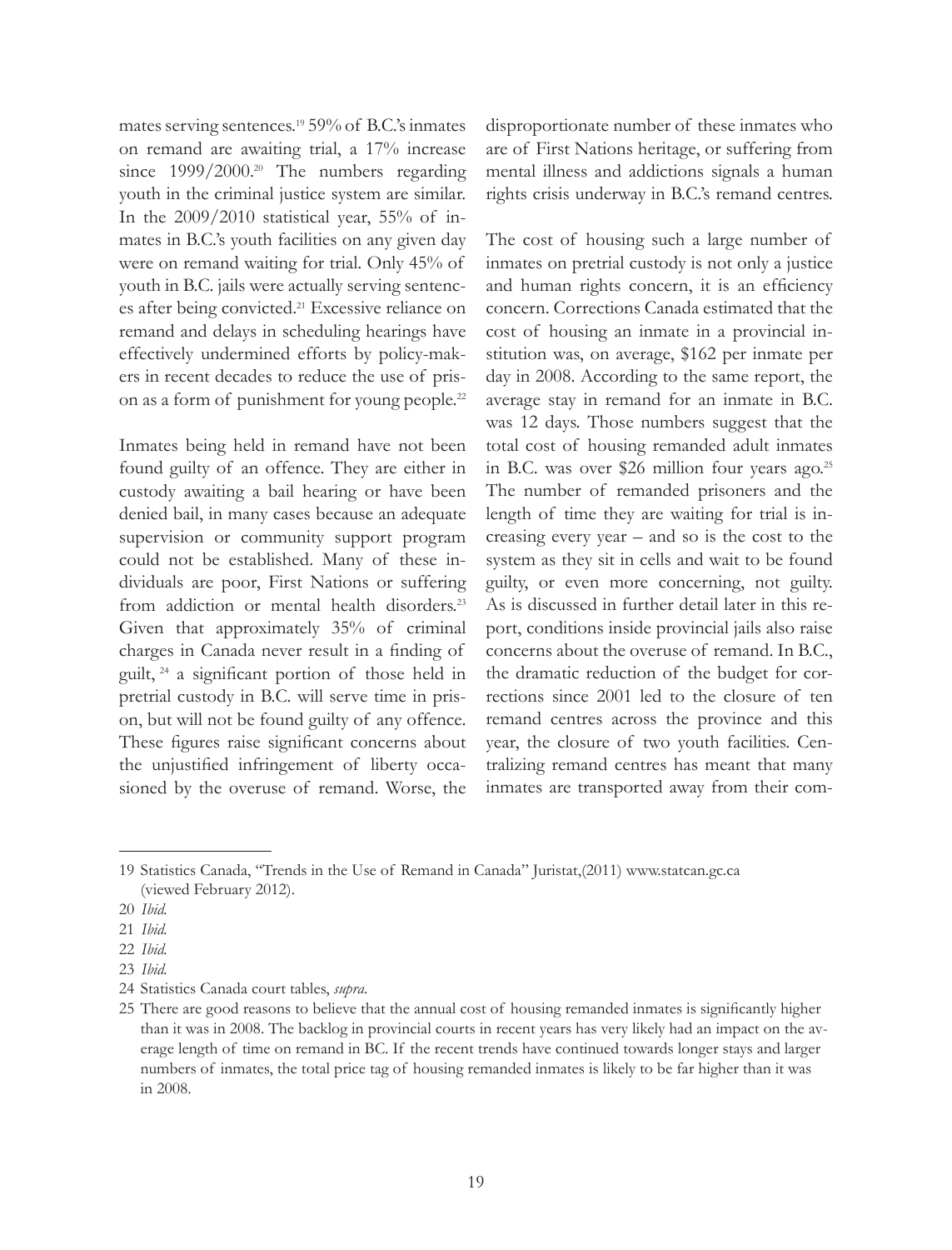munities while awaiting trial, making visits from family difficult, if not impossible, during what are increasingly lengthy pre-trial detentions.

Another consequence of budgetary cuts and jail closures is a spike in the ratio of inmates to corrections officers inside provincial facilities. In 2003, the Ministry of Public Safety and Solicitor General announced in its 2003/2004 service plan that it would more that double the inmate to staff ratios in its institutions from 20:1 to 45:1.<sup>26</sup> Unconfirmed reports received from staff at the institutions indicate that those ratios have risen to 60:1 in some institutions.27 Not surprisingly, those changes are related to significant overcrowding, with many provincial institutions now housing more than twice their intended capacity. The North Fraser Pretrial Centre, for example, has at times housed up to 710 inmates, despite originally being built for 300.<sup>28</sup> Overcrowding has had a significant impact on the safety and well-being of not only the inmates, but also the staff who are charged with interacting with such a high volume of detainees. Beyond the impossibility of rehabilitation in prisons with 60:1 staff ratios, several reports in recent years have shown that B.C. corrections officers face an unusually high incidence of on-the-job violence and submit a disproportionate number of claims to the workers' compensation fund.29 The cost of housing a prisoner in jail is significantly higher than community supervision, at approximately \$162 per inmate per day. Research indicates that in the sentencing context, imprisonment costs, on average, four times more per prisoner than community supervision.30 Although analogous research has yet to be conducted in the bail context, it is reasonable to expect that he cost of administering community bail supervision programs such as those available in major urban centres, would prove more cost effective than the high rates of remand incarceration currently experienced in B.C. Significant savings both in terms of dollars and cents as well as in terms of the unnecessary loss of liberty could be achieved through an investment in a more robust bail supervision program to reduce the number of detainees held in pretrial custody.

#### RECOMMENDATIONS

Restore funding to the corrections budget with the aim of reducing inmate-officer ratios and overcrowding at provincial remand centres to increase safety and rehabilitation opportunities.

Invest in community bail supervision programs with the aim of reducing the number of inmates being held on remand who have not been convicted of any offence, and saving money.

<sup>26</sup> Ministry of Public Safety and Solicitor General, "2003/2004 Annual Service Plan Reports" (June 2004): www.bcbudget.gov.bc.ca/Annual\_Reports/2003\_2004 (viewed February 2012).

<sup>27</sup> These figures cannot be confirmed from official sources as the relevant figures have not been made public by the ministry.

<sup>28</sup> From documents provided by staff at the institutions. These figures cannot be confirmed from official sources as the relevant figures have not been made public by the ministry.

<sup>29</sup> Patricia Fisher, supra.; Neil Boyd, "The Work of Correctional Officers in B.C., 2008: Changing Working Conditions, Changing Inmate Populations and the Challenges Ahead" (BC Government Services Employees Union, 2008), www.bcgeu.ca (viewed February 2012).

<sup>30</sup> Public Safety Canada Portfolio Corrections Statistics Committee, "Conditional Release Statistical Overview, 2011" (Ministry of Public Safety and Solicitor General 2011), www.publicsafety.gc.ca (viewed February 2012).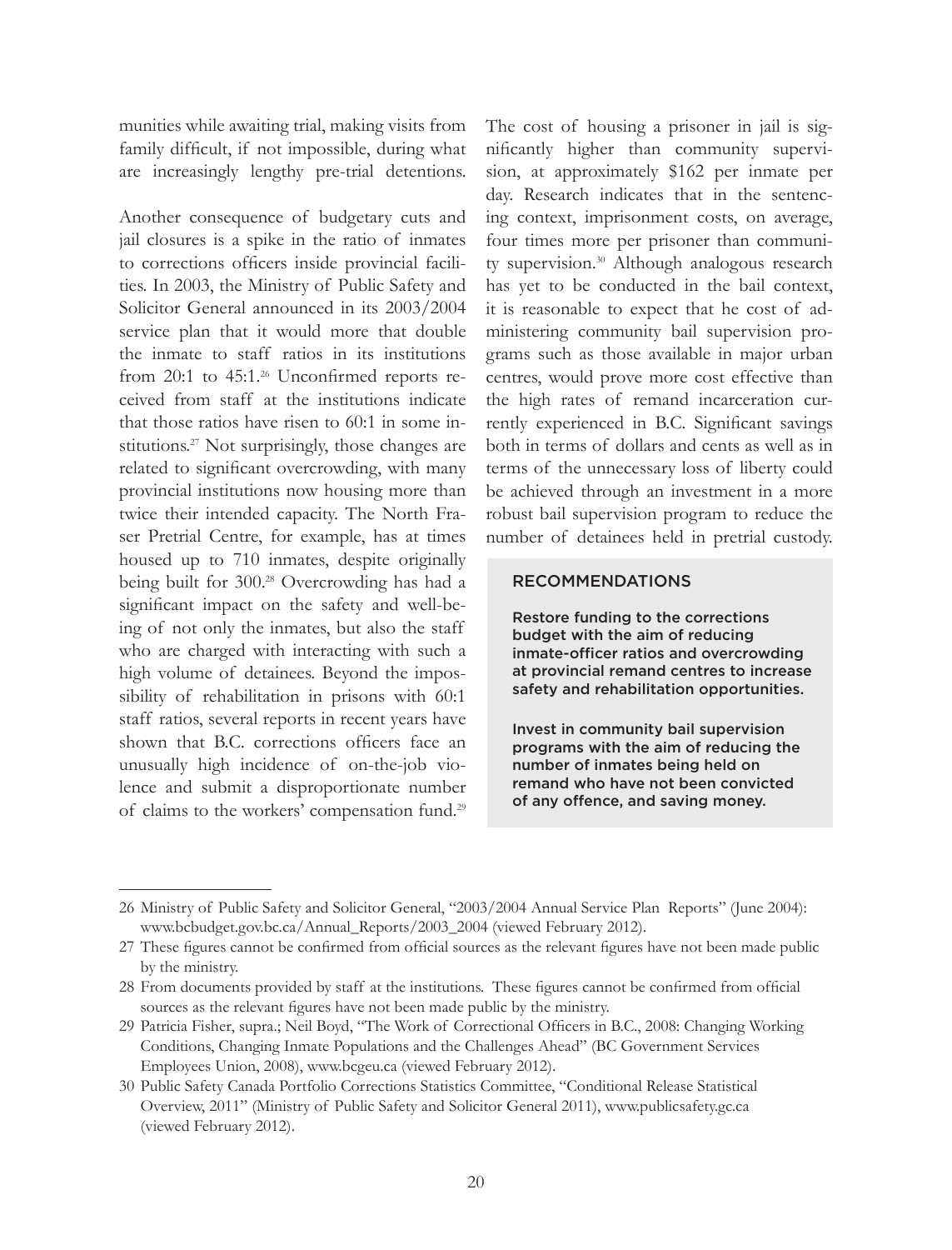#### STAGE 2: COURT PROCEEDINGS

#### Legal Aid

Between 2001 and 2004 alone, the grant to the Legal Services Society for legal aid was cut by 41%.31 Although some of that funding has been restored in recent years, the grant given to the LSS in 2010 still remained 36% less than it was in 2001.32 Provincial funding of the Legal Services Society has never returned from the deep cuts that began in 2002. The effect has been severe: In 1999/2000, 27,479 people received legal aid for criminal charges. By 2010/11, that number had dropped 26% to 20,224, with well over 7,000 more criminally charged individuals appearing before courts without lawyers.<sup>33</sup> At present, a single person in B.C. with no dependents will typically be ineligible for criminal legal aid if he or she earns more than \$17,500 annually.<sup>34</sup> The high cost of hiring a lawyer privately, meanwhile, means that legal representation is simply not a possibility for a large segment of our society. Legal support for criminal accused is critical to ensure that the system works. After a formal charge has been laid and the question of bail has been determined, there is typically a significant delay in the proceedings before a trial can be scheduled. During this "intake" period a number of events may transpire including:

- Assembly and preparation of the police files for disclosure to the accused;
- The accused's application for legal aid funding;
- The accused finding and retaining a lawyer;
- The Crown's decision about how to proceed with the case; and,
- Discussions between the crown and defence about possible resolutions and/or the manner in which the case will proceed.

This stage of the process will be significantly delayed, however, if an accused person is denied legal aid funding and unable to afford a lawyer privately. For example, it is not unusual for accused persons to be granted additional adjournments in order to pursue an application for legal aid. If legal aid is denied, cases are often adjourned to allow time for the accused to seek pro bono legal services through student legal clinics. Ultimately, however, unrepresented accused consume significant additional time and resources as court staff, duty counsel, judges and Crown prosecutors are regularly called on to assist in explaining the court process or otherwise provide information needed for the accused to make decisions about how to proceed with the case. Mr. Leonard Doust, Q.C., in his comprehensive report arising from the 2011 Public Commission on Legal Aid noted as follows:

Without proper representation, pre-trial processes such as disclosure, admissions of fact, and plea bargaining are ineffective, and unrepresented accused are left

<sup>31</sup> Legal Services Society Annual Reports: www.lss.bc.ca (viewed February 2012).

<sup>32</sup> *Ibid.*

<sup>33</sup> Annual Report 2000/2001 and Annual Report 2010/11, Legal Services Society of B.C. 2001: www.lss.bc.ca (viewed February 2012).

<sup>34</sup> Legal Services Society Website: www.lss.bc.ca (viewed February 2012).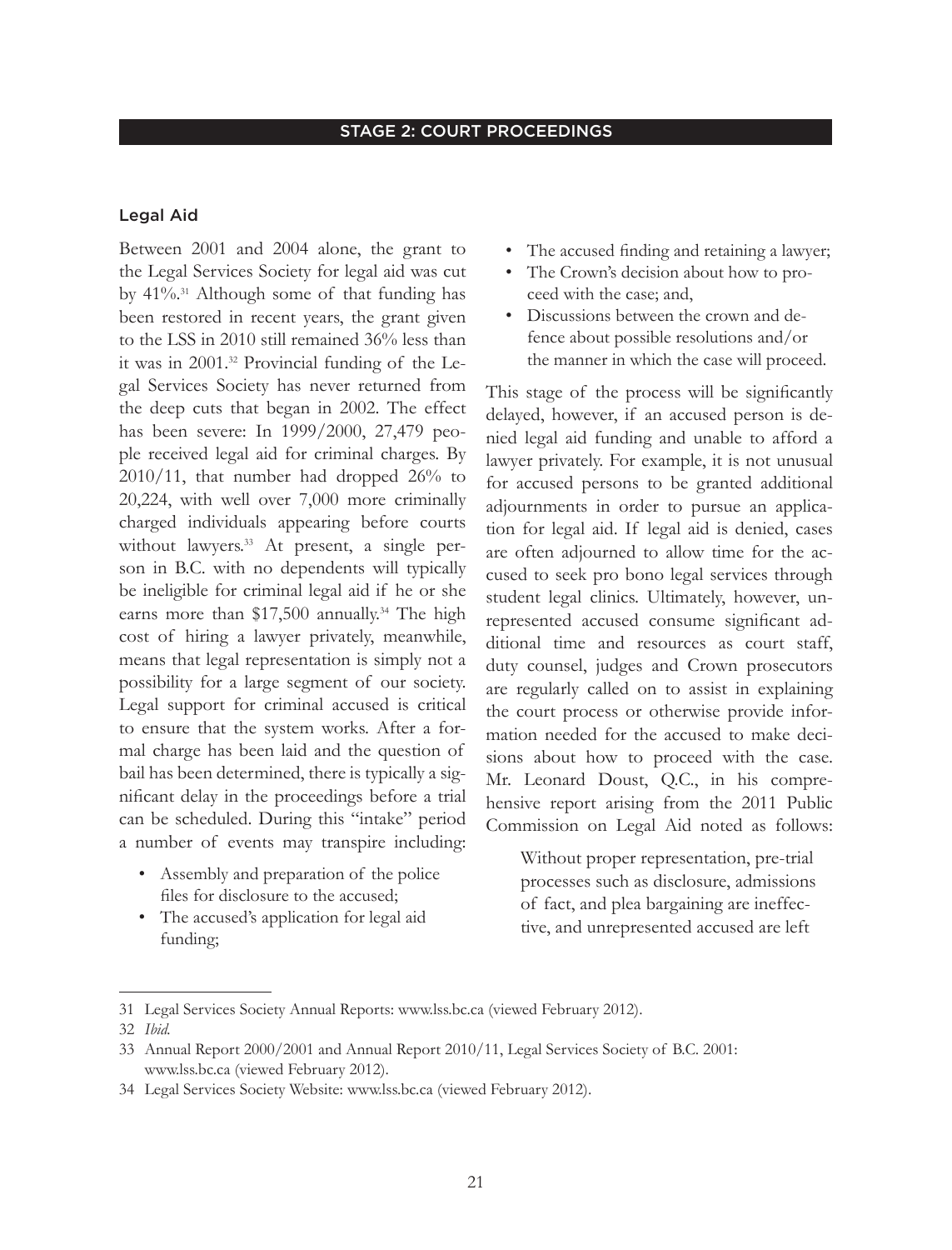floundering with complex processes, procedural, evidentiary, and legal issues. Sentencing discussions are restricted.<sup>35</sup>

Indeed, the efficient functioning of our criminal justice system depends on informal plea discussions that regularly go on between Crown and defence.36 The frank and open discussions between lawyers helps to resolve cases in a way that is mutually satisfactory without going to trial. This process is absolutely vital since no public system could possibly handle the cost of each case going to a full trial. Without a lawyer, however, those discussions do not take place to the same extent, if at all, resulting in additional cases going to trial or otherwise draining the court's resources.

Several recent reports have noted the vast societal benefit to a robust and well-funded legal aid program.37 Research in other jurisdictions has shown that investment in legal aid more than pays for itself. Studies from Australia, the United Kingdom and various jurisdictions in the United States have estimated that each dollar spent on legal aid funding can result in savings to the government of anywhere from \$1.60 up to \$30.38 Even if there were no demonstrable cost reduction, however, our legal system is simply too complex for citizens to be able to navigate on their own in any reasonable fashion. Legal aid is a vital component of a justice system that aims to deliver fair and timely justice. The last decade in B.C., however, has shown anything but a dedication to robust legal aid. A central component of any plan that aims to resolve the problems of delay and costs in the justice system, and to protect the "justice" in that system's name, must show a dedication to a robust and well-funded legal aid program.

#### RECOMMENDATION

Invest in a robust, publicly-funded legal aid program.

#### Courtroom Staff and Resources

As discussed earlier, the deepest cuts to the justice system since 2001 have been to court services, which services include court clerks, administrative staff and the sheriffs who provide courthouse security and prisoner transportation. The budget for this sector has been reduced by 42% since 2001 and the effects of those cuts are now manifest in courtroom closures and delays due to a lack of administrative staff and security. But with 42% fewer resources, the administrative end of the criminal justice system in B.C. has nonetheless been asked to process 14.8% more cases.

The reduction in sheriff services has had a particular impact on the administration of justice in recent months with courtrooms closing due to a lack of security. Despite recent additions to the complement of sheriffs in the province, information provided by the BCGEU indicates

<sup>35</sup> Leonard Doust, Q.C., "Foundation for Change: Report of the Public Commission on Leal Aid in B.C." (March 2011) www.publiccommission.org (viewed February 2012).

<sup>36</sup> Joseph Di Luca, "Expedient McJustice or Principled Alternative Dispute Resolution? A Review of Plea Bargaining in Canada" (2005), 50 Criminal Law Quarterly 14.

<sup>37</sup> Michael Treblicock, "Report of the Legal Aid Review 2008", (Attorney General of Ontario, 2008) www.attorneygeneral.jus.gov.on.ca (viewed February 2012).

<sup>38</sup> Sharon Matthews, "Making the Case for the Economic Value of Legal Aid: Briefing Note": http://cba.org/bc/practice\_resources/pdf/Economic\_Value\_of\_Legal\_Aid-Briefing\_Note.pdf (viewed February 2012).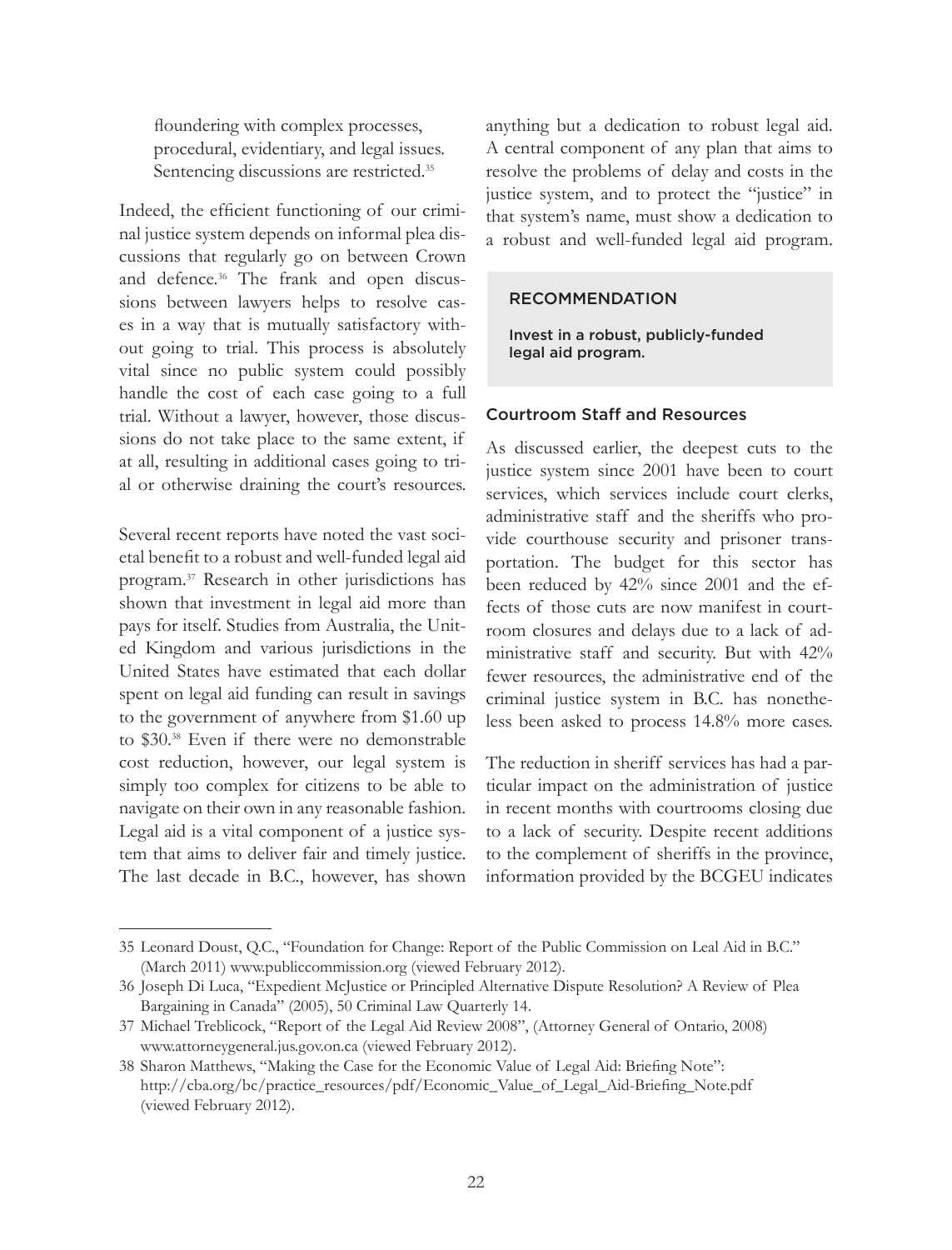that the total number of sheriffs still remains well below 2005 staff levels. The result is that, in the seven-month period between May 1 to November 30, 2011, thirteen courtrooms in the province were closed due to a lack of security.39 In addition to outright court closures, staff shortages have other dramatic effects on the effective administration of justice. In a report entitled "Justice Delayed", the Provincial Court of B.C. complained of the inability of the judiciary to do its job due to inadequate provincial funding. In particular, the report described the effect of staff shortages as follows:

The Court gratefully acknowledges the hard work and dedication of the staff that currently support the Court under stressful circumstances. However, increasingly, the work of the Court, including its reform initiatives, is frustrated by the lack of Registry and Sheriff 's staff and, in some locations, insufficient numbers of courtrooms to hear matters. The Court Registry and Sheriff 's staff available to the Court have been significantly reduced, and the effect on the Court includes:

- insufficient Registry or Sheriffs staff to open a court and move a judge for more effective case management;
- delay in starting court while waiting for prisoners to arrive from institutions;
- inordinate delay in maintaining court files, leaving the Court with an incomplete record on the day of hearing;
- failure to add or take matters off the Court list prior to the scheduled date; and
- delays in processing Court orders, including entering and vacating arrest warrants.

Shortages of Crown counsel also have a direct and dramatic effect on the system. Crown counsel are expected to perform a wide range of tasks beyond simply prosecuting cases in the courtroom. Some of those duties include vetting police files for disclosure to the defence, conducting resolution discussions, meeting with witnesses and preparing files for trial. In speaking to court staff, it is apparent that inadequate numbers of Crown counsel are available to conduct these tasks. As workloads increase, Crown counsel struggle to complete their jobs in a speedy manner, adding to delays in cases moving through the system.

Today, the effects of these cutbacks on the system are apparent in the waiting time for trial. In the provincial courts, it is not uncommon for the parties to be offered court dates for trial that are more than a year away.40 The average time to trial in the provincial court has gone up approximately 28% since 2005.<sup>41</sup>

Meanwhile the number of cases that are at risk of being dismissed for undue delay has skyrocketed. In 2001 about 27% of pending cases had been in the system for more than eight months.42 Today, 40% of pending cases have

<sup>39</sup> Provincial Court of BC , "Courtroom closures Update": www.provincialcourt.bc.ca (viewed February 2012).

<sup>40</sup> See for example, *R. v. Horner*, 2012 BCCA 7.

<sup>41</sup> Provincial Court of BC, "Justice Delayed" (September 2012), www.provincialcourt.bc.ca (viewed February 2012).

<sup>42</sup> Provincial Court of BC, "Annual report, 2001-2002", www.provincialcourt.bc.ca (viewed February 2012).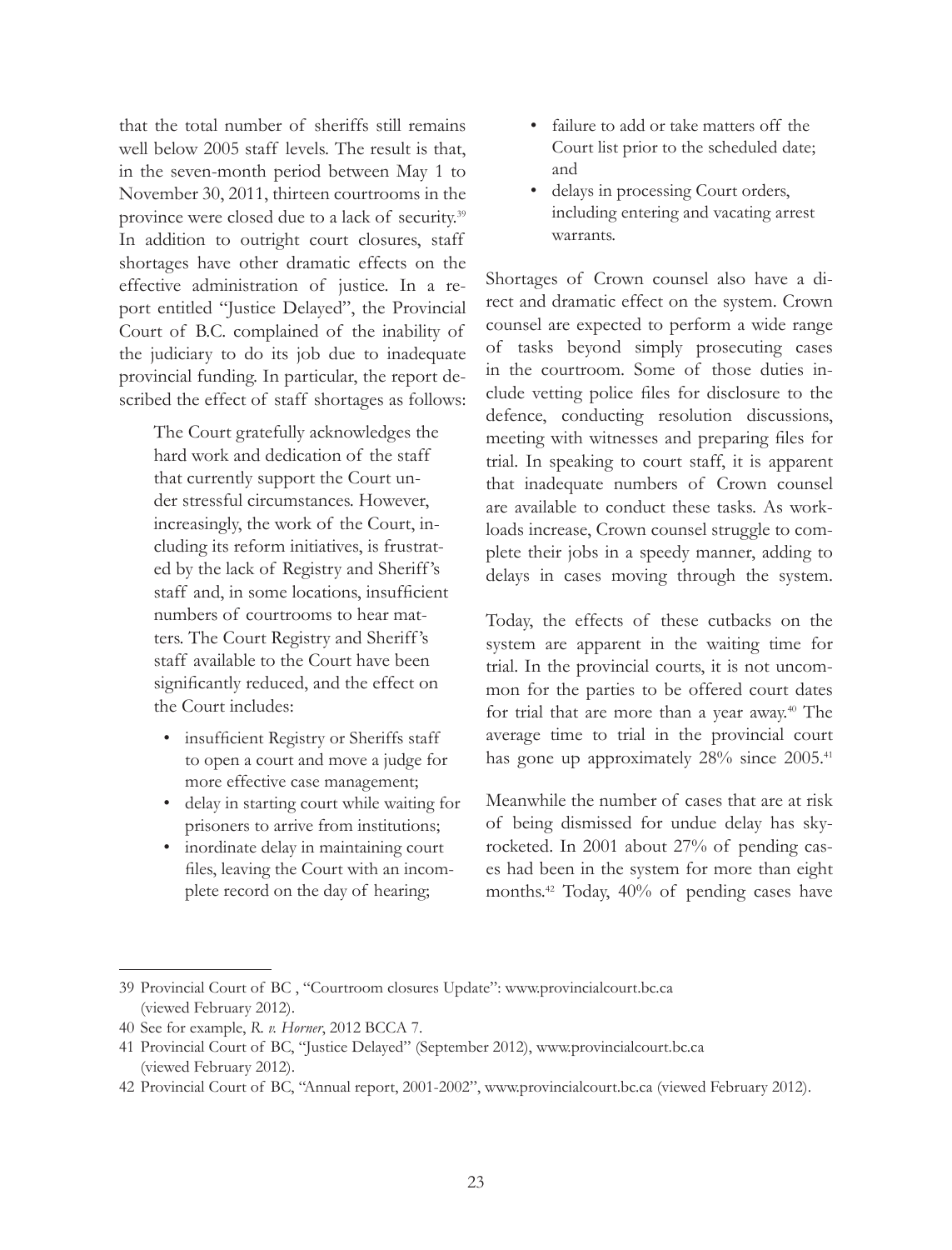

been in the system for more than ten months.<sup>43</sup> This situation represents a grave threat to the administration of justice in light of the fact that, under section 11(b) of the *Charter of Rights and Freedoms*, cases that have experienced undue delay at the fault of the state may be dismissed.

A long-standing judicial tradition holds that judges avoid public comment on matters seen to be the purview of elected officials. Nonetheless, Provincial Court judges tasked with the job of enforcing the *Charter* have not shied away from commenting on delay, which itself indicates the extent of the crisis as perceived by our judiciary. In a recent case involving a charge of internet child luring, Justice Steinberg stayed the charge for undue delay and made the following comments in his reasons for judgment:

I find that the consequences of the government's decision making and priority setting have meant the creation in this case as in many others of an intolerable delay that offends s. 11(b) of the *Charter*. It offends society's right to have these serious matters aired publicly. It offends the very real need as I said at the very start of these reasons of the need to suppress predatory behaviour on the internet.

The government has spoken through its actions and the stay which I now enter as the remedy under s. 11(b) and 24(1) of the Charter is the consequence.<sup>44</sup>

<sup>43</sup> Provincial Court of BC, "Justice Delayed – Update" (September 2011) www.provincialcourt.bc.ca (viewed February 2012).

<sup>44</sup> *R. v. Blatter*, 2012 BCPC 0035.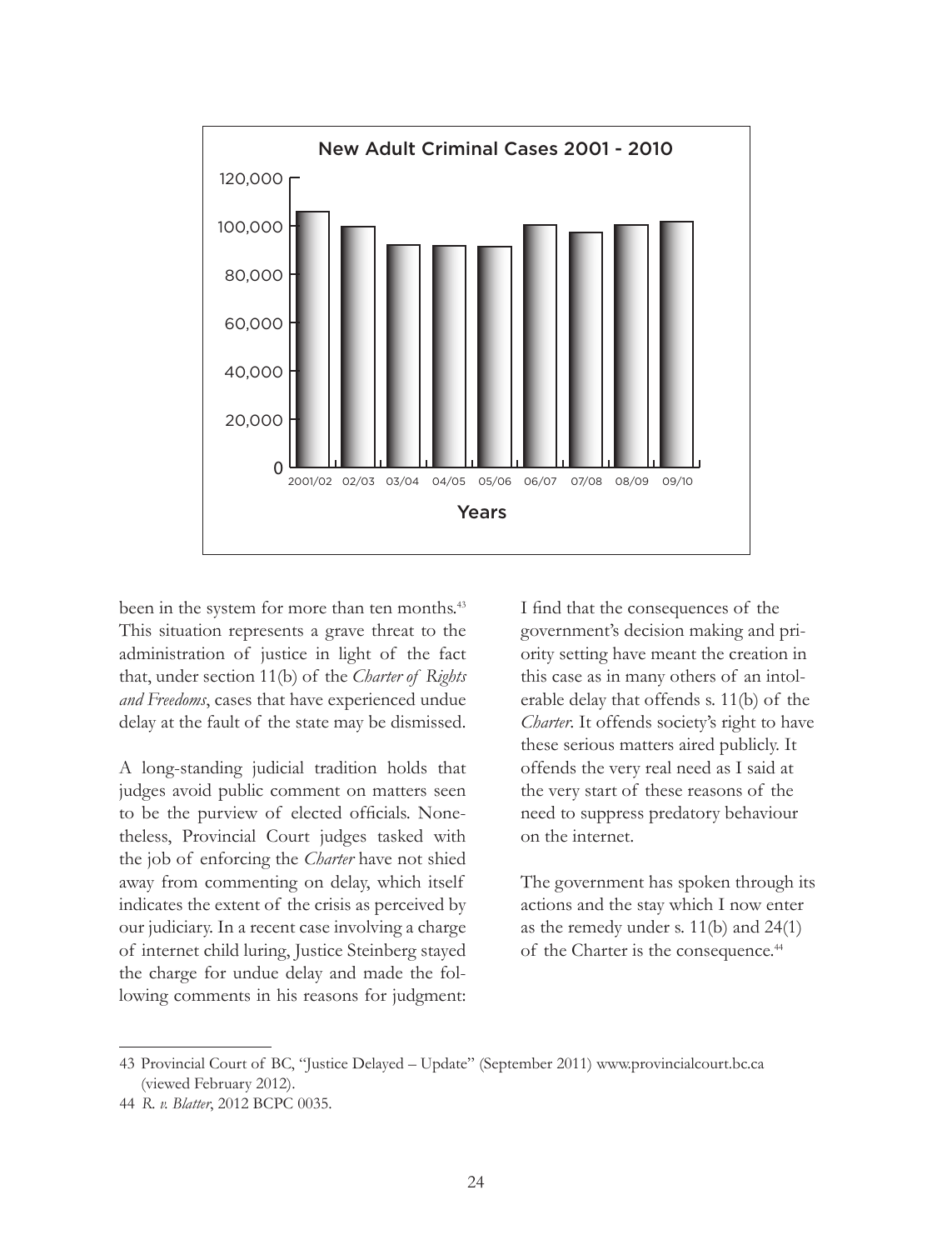An additional cause of the present backlog in criminal cases is a shortage of provincial court judges. As the Provincial Court of B.C. recently noted in a series of reports, the provincial judge complement in the province has dropped well below 2005 levels as new appointments fail to keep pace with retirements.45 In the period between March 31, 2008 and January 21, 2012, the number of full-time equivalent judges dropped from 141.9 to 121.35.46 It is noteworthy that the Court has stated that at least 143.65 full-time equivalent judges are needed to conduct the work of the court, a requirement that has not been met since 2005.47

The 14% drop in the provincial judge complement in the last four years was somewhat abated, however, in February, 2012 when the provincial government announced the appointment of nine new provincial court judges.48 While this announcement represents a welcome step in the right direction, it is noteworthy that nine additional full-time judges still does not restore the judicial complement to the 2008 level of 141.9 FTE judges, let alone the 143.65 FTEs required for the court to keep pace with its caseload or manage the backlog. Unless further appointments are made, the existing backlog will worsen.

But furthermore, it is important to note that the administration of criminal justice requires more than judges. To fully address the current backlog, the government must not only continue to restore the roster of judges to appropriate levels but also provide them with the space, administrative support and security required to run the courthouses and conduct the work of the court. Without adequate court support, those new judges will not be successful at reversing the trend of increasing delays.

#### RECOMMENDATIONS

Continue to increase the complement of provincial judges to match the level required to reduce the current backlog and restore public confidence.

Restore court administrative and security staffing levels to a level sufficient to reduce the current backlog and restore public confidence.

<sup>45</sup> "Justice Delayed", *supra*.

<sup>46</sup> "Justice Delayed – Update", *supra*.

<sup>47</sup> "Justice Delayed", *supra*.

<sup>48</sup> Government of BC Press Release, "Nine new judges appointed to courtrooms across B.C.", (February 7, 2012): www2.news.gov.bc.ca/news\_releases\_2009-2013/2012AG0004-000116.htm (viewed February 2012).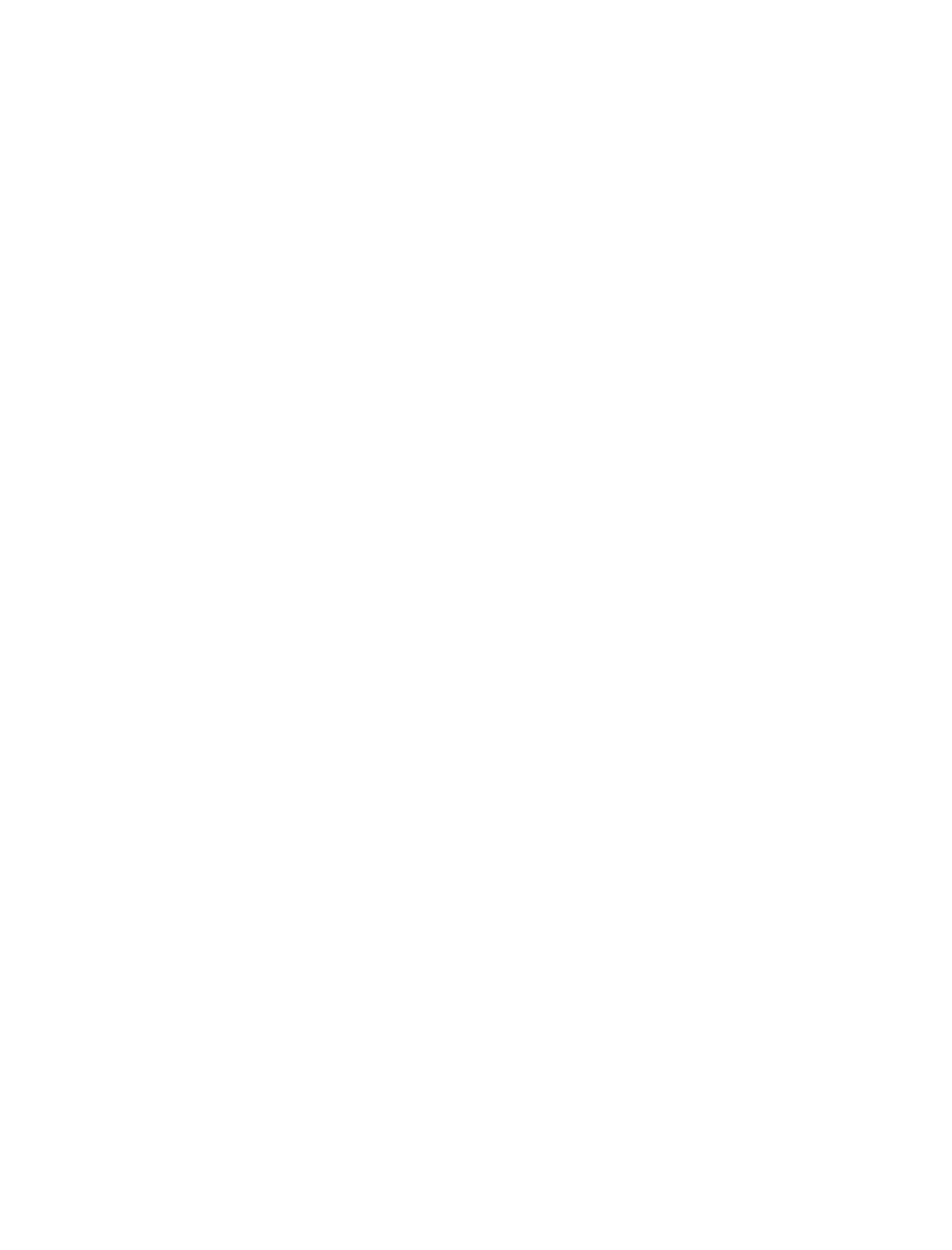#### STAGE 3: SENTENCING AND CUSTODY

#### Court Support and Community Corrections

In Canada, sentencing is largely a matter of discretion for the sentencing judge. Unlike in some regions of the United States where rigid tables and sentencing formulae are used, here a judge must select a sentence that takes into account all the circumstances of both the offence and the offender. To aid in this difficult task, a trial judge must place great reliance on information provided by staff whose job is to conduct interviews and provide reports on such topics as the offender's risk to re-offend, suitability for community supervision, prospects for rehabilitation and issues of First Nations heritage. It is only with the benefit of these careful reports that a judge can deliver a fair and just sentence. In the event that an offender is given a sentence that involves community supervision – for example, a probation order, conditional sentence or conditional discharge – many of these same workers become responsible for providing supervision, support and programming in the community while ensuring that the public is kept from harm.

This often-overlooked component of the justice system is perhaps one of the most vital. It is this arm of the system that attempts to reform and rehabilitate offenders with the aim of reducing recidivism and making our communities safer. At some point, all provincial prisoners will be

released from prison. Will they be better citizens or better criminals after their time behind bars?

However, this same component of the justice system has been neglected by successive budgets in the province of B.C. The corrections budget, which includes both probation officers as well as corrections officers, has been reduced by 29% since 2001.<sup>49</sup> The result has been staff reductions and, consequently, increasing caseloads per officer. B.C. now has the second-highest level of caseloads per probation officer in Canada.<sup>50</sup>

In preparing this report we spoke to probation officers who complained of unmanageable workloads and difficulty keeping up with their expected duties. Some probation officers are expected to deliver programming for offenders such as anger management and violence intervention. However, increasing workloads means that these programs are rarely completed in favour of preparing reports and other administrative work. As the Auditor General of B.C. noted in a recent report, the failure to complete these programs puts the community at risk:

Currently, only 35% of interventions that are designed to reduce reoffending are ever completed. The lack of completion means potential increased risks

<sup>49</sup> BC Budget Documents, *supra.*

<sup>50</sup> Officer of the Auditor General BC, "Effectiveness of BC Community Corrections" (December 2011), www.bcauditor.com (viewed February 2012).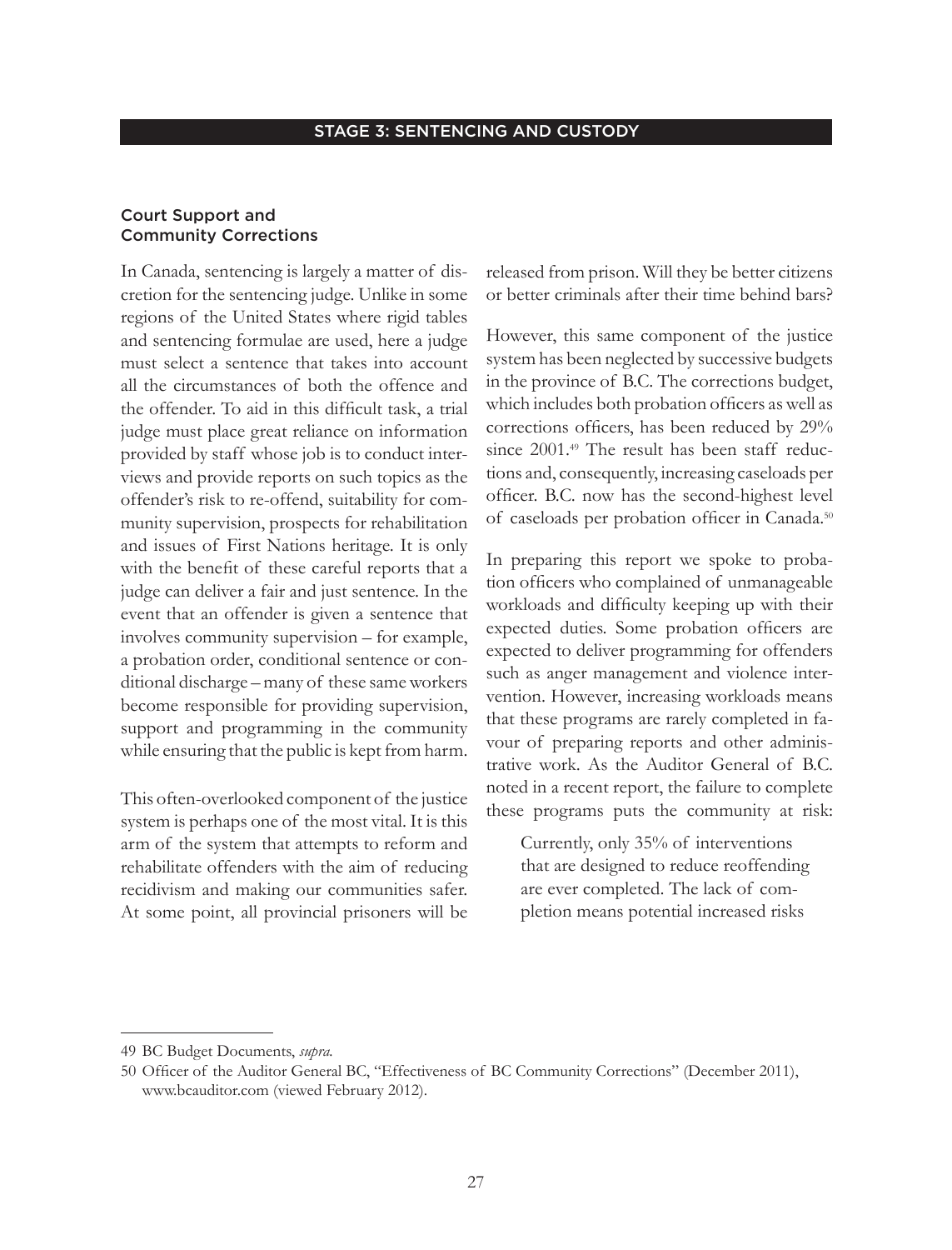to public safety and costs to taxpayers and victims, should offenders re-offend. Most importantly, by not completing their rehabilitation program, offenders are not provided with the opportunity to change.<sup>51</sup>

The provincial government must take action to improve community corrections by restoring funding to previous levels. At present, the system is failing both the offenders who look to the system for an opportunity to change and communities who expect not only a system that keeps them safe, but also works towards building a more sustainable future.

#### RECOMMENDATION

Reduce the caseload per probation officer in order to free up time and resources for rehabilitative programming to reduce recidivism rates and ensure protection of the public.

#### Provincial Institutions

In Canada, responsibility for the custody of sentenced offenders is split between federal and provincial governments. Those facing a sentence of two years or more are delivered into the custody of the federal government while those facing a sentence of fewer than two years are held in provincial institutions. Those in provincial institutions face less severe sentences and, generally speaking, represent a population whose prospects for rehabilitation are more promising. Thus, an offender's time in a provincial institution is a critical juncture that presents the opportunity to deliver programming towards correcting criminal behaviour and encouraging more productive lifestyles. Unfortunately, the experience in B.C. shows that this opportunity is lost for many offenders.

As discussed above, cuts to corrections have meant the closure of many of B.C.'s provincial jails in recent years, relocating many prisoners into central locations. This trend is continuing. The provincial government recently closed two institutions for female youth in Victoria and Prince George, requiring the relocation of youth held at those facilities to Burnaby. This trend has meant that offenders are moved away from their home communities, cutting off support from family and loved ones.

Also concerning are issues of overcrowding, staff shortages, and a corresponding rise in inmate-to-officer ratios. The number of fulltime equivalent employees in the correctional system has been reduced from about 2,200 in 2001 down to approximately 1,600 presently. <sup>52</sup> Since 2002, the ratio of inmates to officers has risen from 20:1 to as high as 60:1.53 Many institutions regularly house more than twice their intended capacity. The Kamloops Regional Correctional Centre, for example, has, at times, housed 389 inmates, despite being designed for only 168. During the detention of Tamil refugees in the summer of 2010, the Fraser Regional Correctional Centre held 811 inmates, more than three times its intended capacity of 254.54

<sup>51</sup> *Ibid.*

<sup>52</sup> Documents Provided by the BC Government Services Employees Union, February 2012. Formal counts of staff and prisoners have not been released by the relevant ministries of the provincial government.

<sup>53</sup> *Ibid.*

<sup>54</sup> *Ibid.*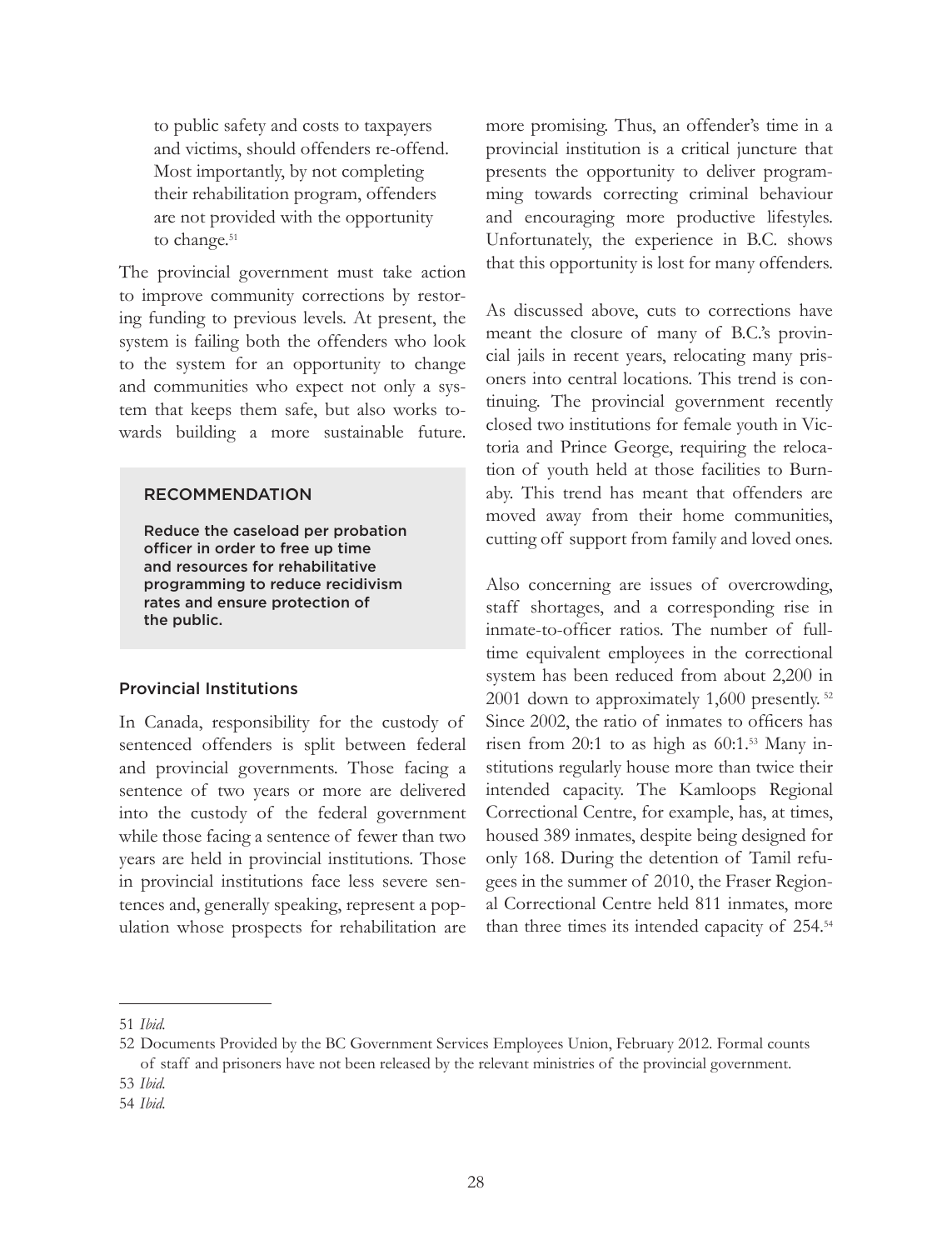Overcrowding presents a significant problem not only for the basic living requirements of inmates but also for their safety and prospects for rehabilitation. Howard Saper, the Correctional Investigator for Corrections Canada noted in a recent annual report the effects of prison overcrowding:

It is also important to understand that the serious, if unintended, effects of prison crowding reach far beyond the provision of a comfortable living environment for inmates. Aside from the immediate issue of physical capacity, prison crowding has negative impacts on the system's ability to provide safe and secure custody. It is well understood that prison crowding can lead to increased levels of tension, frustration and institutional violence, which can jeopardize the safety of staff, inmates and visitors. According to CSC data, the number of major institutional incidents increased during the reporting year including preventable deaths in custody, violent assaults, serious bodily injury and use of force. As correctional populations increase, timely access to offender programs, treatment and meaningful employment opportunities measurably diminish, resulting in delays for safe reintegration into the community and

further exacerbating both population management and cost pressures.55

The risk of inter-inmate violence is especially grave in light of the rise of gang-involved youth in B.C. prisons. Several reports have noted that the prison population is increasingly young and gang-involved.56 Saper, has also noted that inadequate management of gang issues in prisons can lead to increased violence and death.<sup>57</sup> Overcrowding in B.C.'s provincial institutions raises the potential for increased gang violence caused by difficulties adequately keeping rival gang members separated. From 2004 to 2011 there were 37 deaths in provincial correctional institutions, 51% of which were unnatural deaths by homicide, suicide or accidental overdose.<sup>58</sup> More has to be done to ensure that custodial sentences do not unintentionally become death sentences.

Overcrowding also poses problems for an inmate's prospects of rehabilitation and re-integration into the community after release. A large number of inmates face vulnerabilities caused by homelessness, mental health, addictions and racial discrimination. A study by the John Howard Society of jails in the Toronto-area concluded that 44.6% of inmates were at risk of homelessness and, indeed, a stay in jail increased the incidence of homelessness by about 40%.59 The Metro Vancouver Homelessness count, which is a significant undercount of the homeless popu-

<sup>55</sup> Howard Saper, Annual Report of the Office of the Correctional Investigator, 2009-2010" (Corrections Canada, 2010), www.oci-bec.gc.ca (viewed February 2012).

<sup>56</sup> Neil Boyd, 2008, *supra*.

<sup>57</sup> *Ibid.*

<sup>58</sup> Office of the Chief Coroner, "Deaths of Inmates of Correctional Facilities in B.C., 2004-2011", Ministry of Public Safety and Solicitor General, (2012).

<sup>59</sup> John Howard Society of Toronto "Homeless and Jailed: Jailed and Homeless" (August 2010). www.johnhowardtor.on.ca (viewed February 2012).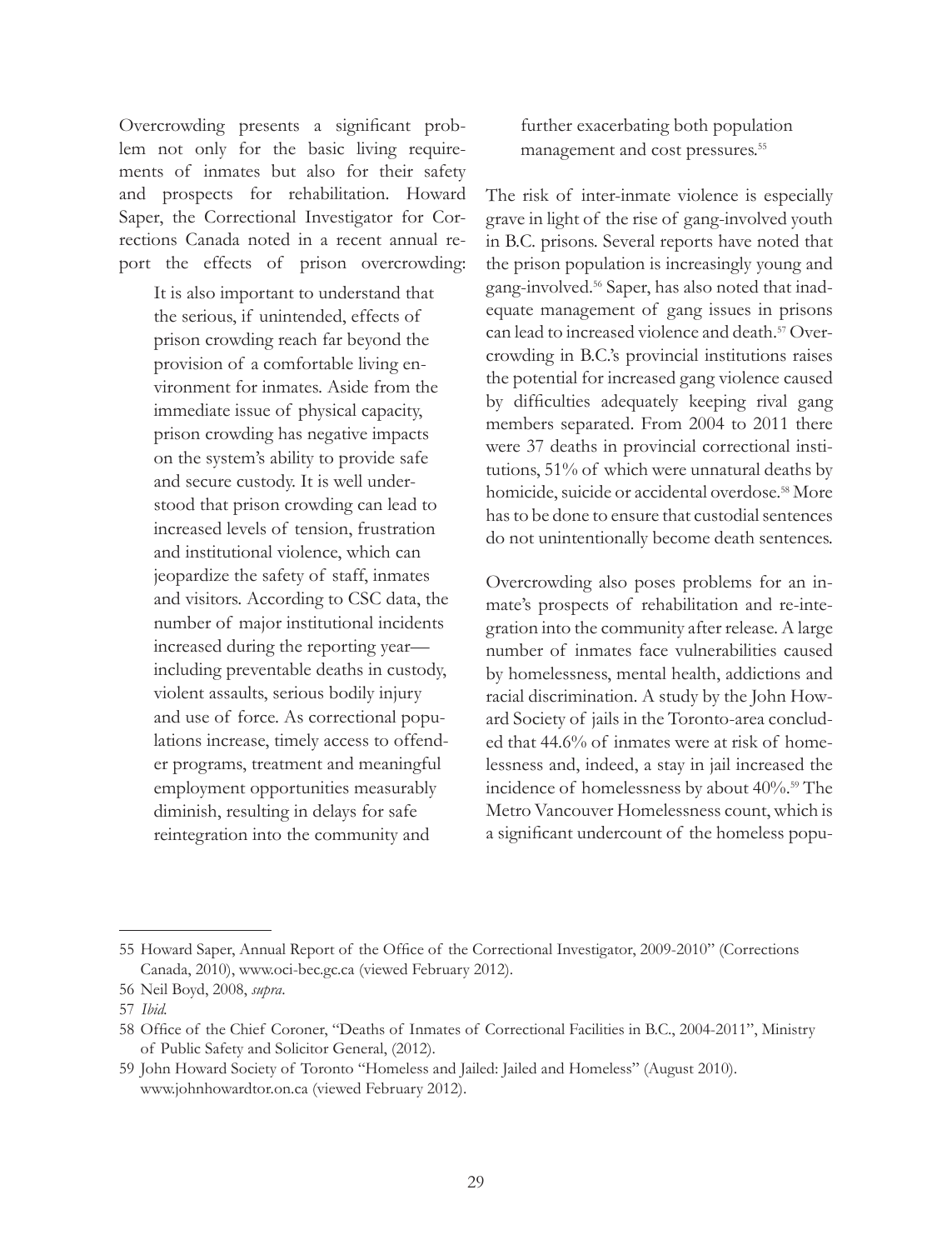lation in Vancouver and area, found that 1% of people living in the streets of Metro Vancouver openly acknowledged they had recently been released from prison and had nowhere to live.<sup>60</sup> Although further research is required to confirm where B.C. inmates live after they are released, given the rate of overcrowding and the lack of services available to inmates while in prison, one may reasonably conclude that many of B.C.'s inmates struggle to find housing, support and healthcare upon release. While prison overcrowding may save dollars in the short term, the long-term costs to society are immeasurable when one considers the costs of related phenomena such as:

- Increased homelessness;
- Increased recidivism;
- Increased injuries to prisoners; and,
- Increased transmission of diseases like HIV and hepatitis among prisoner populations through illicit drug use.

Prison overcrowding affects not only inmates but also the staff who are tasked with supervising and caring for the inmates. As discussed earlier, B.C.'s corrections officers face the highest levels of on-the-job violence of all public employees. According to a recent study, over 87% of corrections officers have been exposed to blood, 77% had received a credible verbal threat and 36% had been assaulted on the job.61 An alarming 17% of officers had witnessed the unnatural death of an inmate by either homicide or suicide within the past year. $62$ 

The vast majority of corrections officers report that the job has become more stressful over the years as a result of an increase in these incidents. Indeed, in preparing this report, we spoke to corrections officers who reported that the number of incidents requiring a "code yellow" (where an officer requires assistance) has been on the rise in recent years; however, we have been unable to find government statistics tracking these incidents.<sup>63</sup>

In addition to the problems these incidents pose for workplace health and safety, when officers respond to crisis situations, wards and institutions are typically put on "lock down", affecting not only the liberty of the inmates but also interrupting programming, health care, family visits and professional assistance.

Prison overcrowding is set to become a larger problem unless the provincial government takes firm steps now. The Federal Government's omnibus crime legislation includes provisions for additional mandatory minimum sentences and eliminating the possibility of house arrest for certain offences.64 Most, if not all, of these new prison sentences will be served in provincial institutions, placing the bill for these new measures directly at the doorstep of the prov-

<sup>60</sup> Greater Vancouver Regional Steering Committee on Homelessness, "Homelessness in Metro Vancouver: A Comparative Community Profile" (2010), www.stophomelessness.ca, (viewed February 2012).

<sup>61</sup> Neil Boyd, 2008, *supra*.

<sup>62</sup> Neil Boyd, "Abnormal Working Conditions", (November 2011), www.bcgeu.ca (viewed February 2012)

<sup>63</sup> Based on anecdotal evidence from correctional officers. The data concerning these incidents has not been made public.

<sup>64</sup> Bill C-10, *An Act to enact the Justice for Victims of Terrorism Act and to amend the State Immunity Act, the Criminal Code, the Controlled Drugs and Substances Act, the Corrections and Conditional Release Act, the Youth Criminal Justice*  Act, the Immigration and Refugee Protection Act and other Acts, 1<sup>st</sup> Sess., 41<sup>st</sup> Parl., 2011.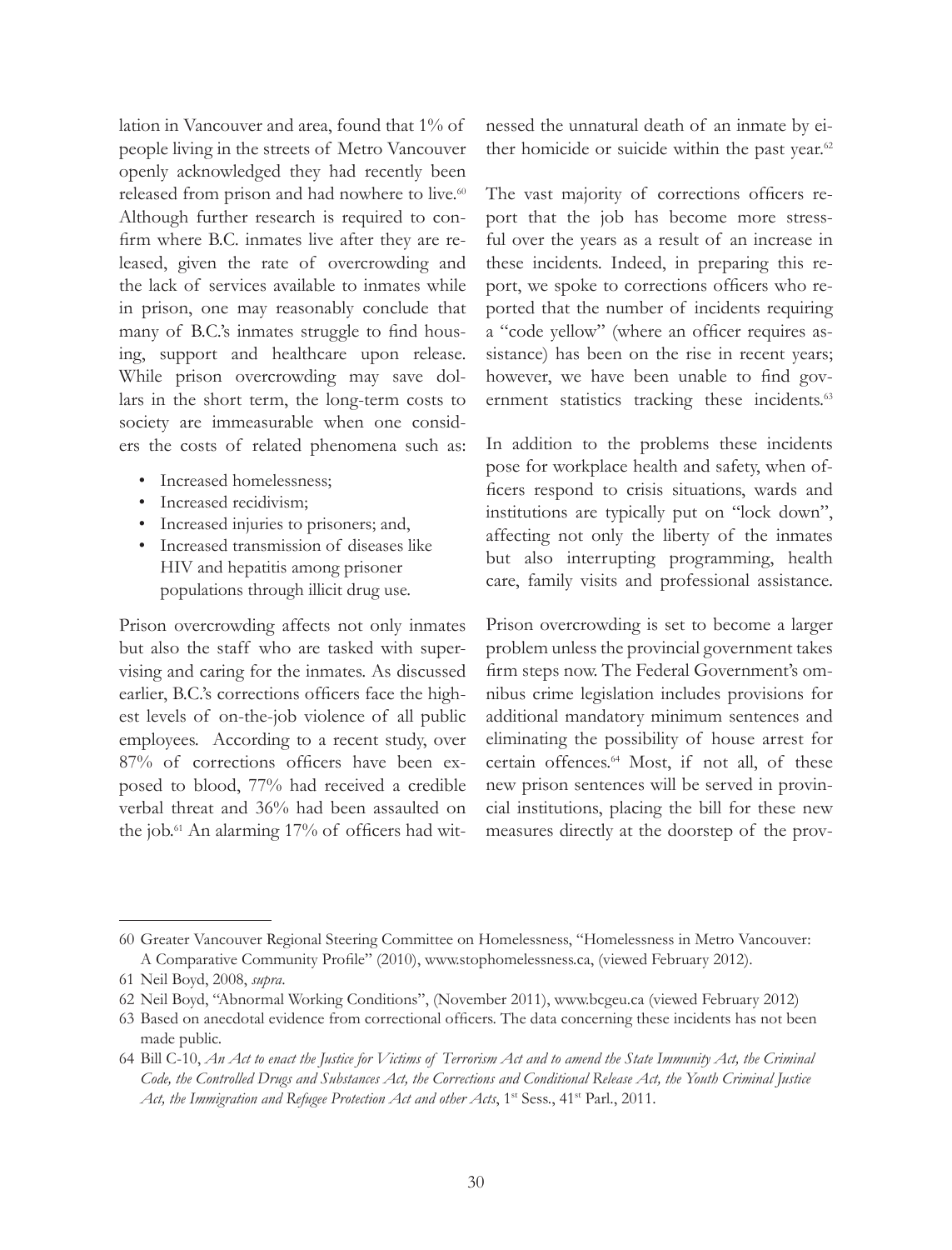inces. The government of Ontario anticipates that implementation of the new legislation will costs the province up to \$1 billion while Quebec has estimated the costs to its province are on the order of \$600 million. 65 Although B.C. has yet to release its estimated cost increases, new federal legislation is set to cause a spike in the province's inmate population. Assuming the province will continue its public support for these misdirected federal proposals, without additional space and staff, these policies could result in grave consequences for the province including increased prisoner violence, deaths in custody, on-the-job injury, and increased recidivism among offenders on release. Any plan for justice reform that truly aims to reduce recidivism, respect human rights and maintain a healthy and sustainable workforce must show a commitment to its correctional system. In B.C., inmate-officer ratios must be reduced to 2002 levels of 20:1 or less and funding must be restored for rehabilitative and behavioural programming for inmates in provincial institutions.

#### RECOMMENDATIONS

Reduce inmate-corrections officer ratios to increase staff and inmate safety.

Invest in correctional programs for inmates to reduce recidivism and reduce healthcare and policing costs on release.

<sup>65</sup> CBC News, "Federal crime bill will cost Ontario \$1B, minister says", January 23, 2012, www.cbc.ca (viewed February 2012).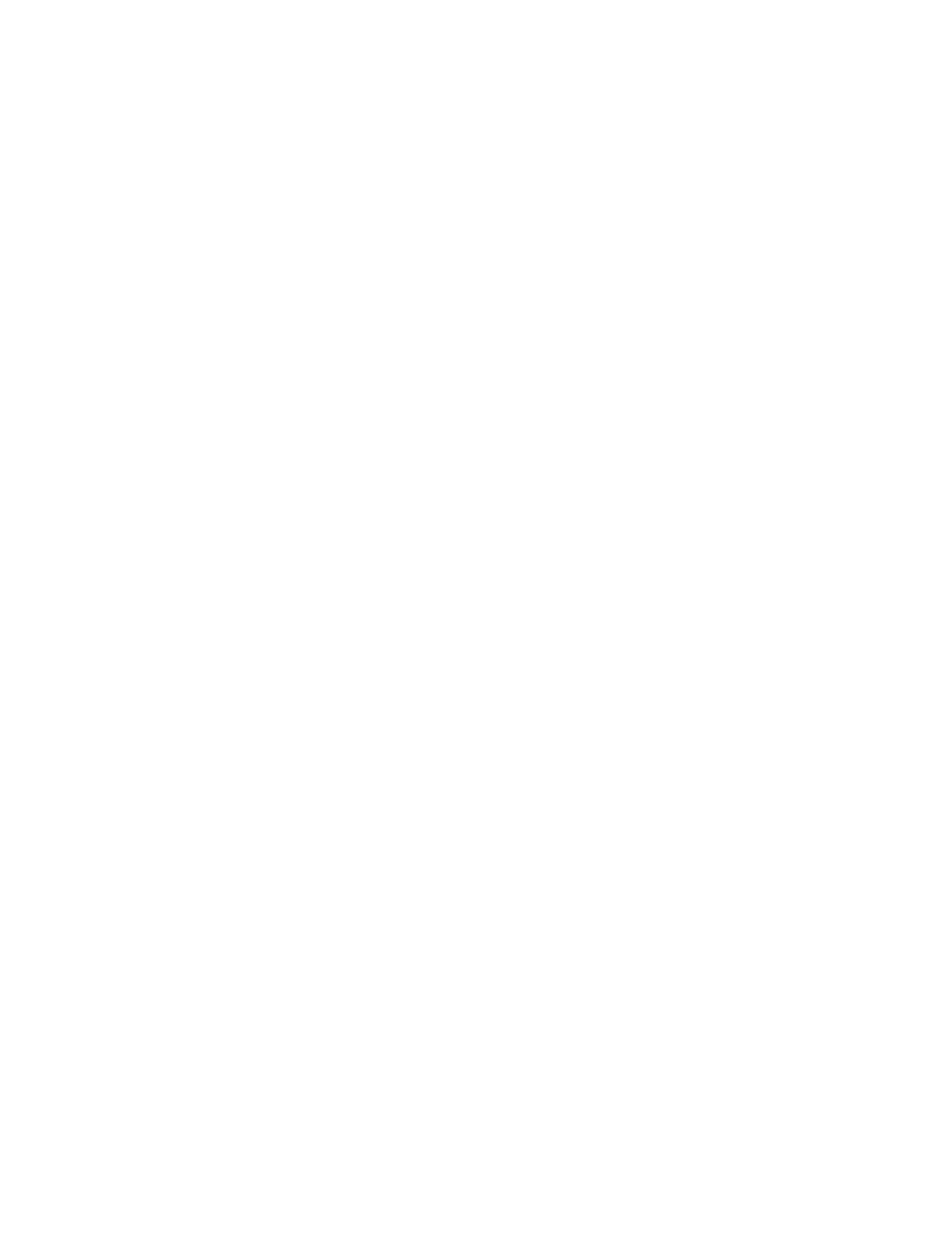#### MOVING FORWARD - THE GREEN PAPER

The problems faced by the justice system outlined in this paper have not been ignored by the system's various participants. The Trial Lawyers Association has commenced job action protesting cuts to legal aid services.<sup>66</sup> The Canadian Bar Association has vocally highlighted the problems faced by a chronically underfunded system<sup>67</sup> and fought cuts to legal aid in the courts. The Chief Justices of both the Provincial Court of B.C. $68$  and the Supreme Court $69$ have issued damning statements highlighting the inability of the judiciary to effectively deliver justice without proper support and funding.

Most importantly, however, the provincial government has recently acknowledged the problems in the justice system with the release of an auditor's report and a Green Paper indicating directions for potential reforms. Disappointingly, the terms of reference of this paper miss many of the important issues faced by B.C.'s justice system.

The Green Paper, released on February 8, 2012, and titled "Modernizing B.C.'s Justice System" addresses in vague terms problems with the administration of justice in B.C. and suggests areas of reform. The problems addressed by the paper suggest gross inefficiencies and lead with the observation that, despite a decline in crime rates, the costs associated with administering justice have gone up in recent decades. One of the paper's central propositions is crime is decreasing while the cost of managing the criminal justice system has increased.

Although the number of new cases in the court dropped somewhat between the years 1997 and 2003, the number of cases in the last decade has remained stable. In fact, during the period 2001 to 2009, highlighted by dramatic provincial spending cuts, the number of cases has gone up. In 2001 B.C.'s justice system handled 40,510 cases with, in most situations, 30% more resources than it has available today. In 2008/2009, B.C.'s justice system handled 46,472 cases, an increase of 14.8% despite an overall decline in crime rates.70 In other words, the justice system has been doing more with less for quite some time. The central thesis of the Green Paper is critically flawed, and remarkably deficient in its analysis.

Given the increasing complexity of criminal trials over the years, the increased population in the province, and a slow but steady rise in the number of files handled by the justice system, a slow but steady rise in justice spending is reasonable and not at all indicative of problems in its administration or management. That our criminal justice system has

<sup>66</sup> Trial Lawyers Association of BC: www.tlabc.org (viewed February 2012).

<sup>67</sup> Canadian Bar Association, www.cba.org (viewed February 2012).

<sup>68</sup> "Justice Delayed", *supra*.

<sup>69</sup> Remarks of Chief Justice Baumann, *supra*.

<sup>70</sup> Statistics Canada, "Adult criminal court stats 2008/2009", Juristat Vol. 30, No 2, September 2010, www.statscan.gc.ca (viewed February 2012).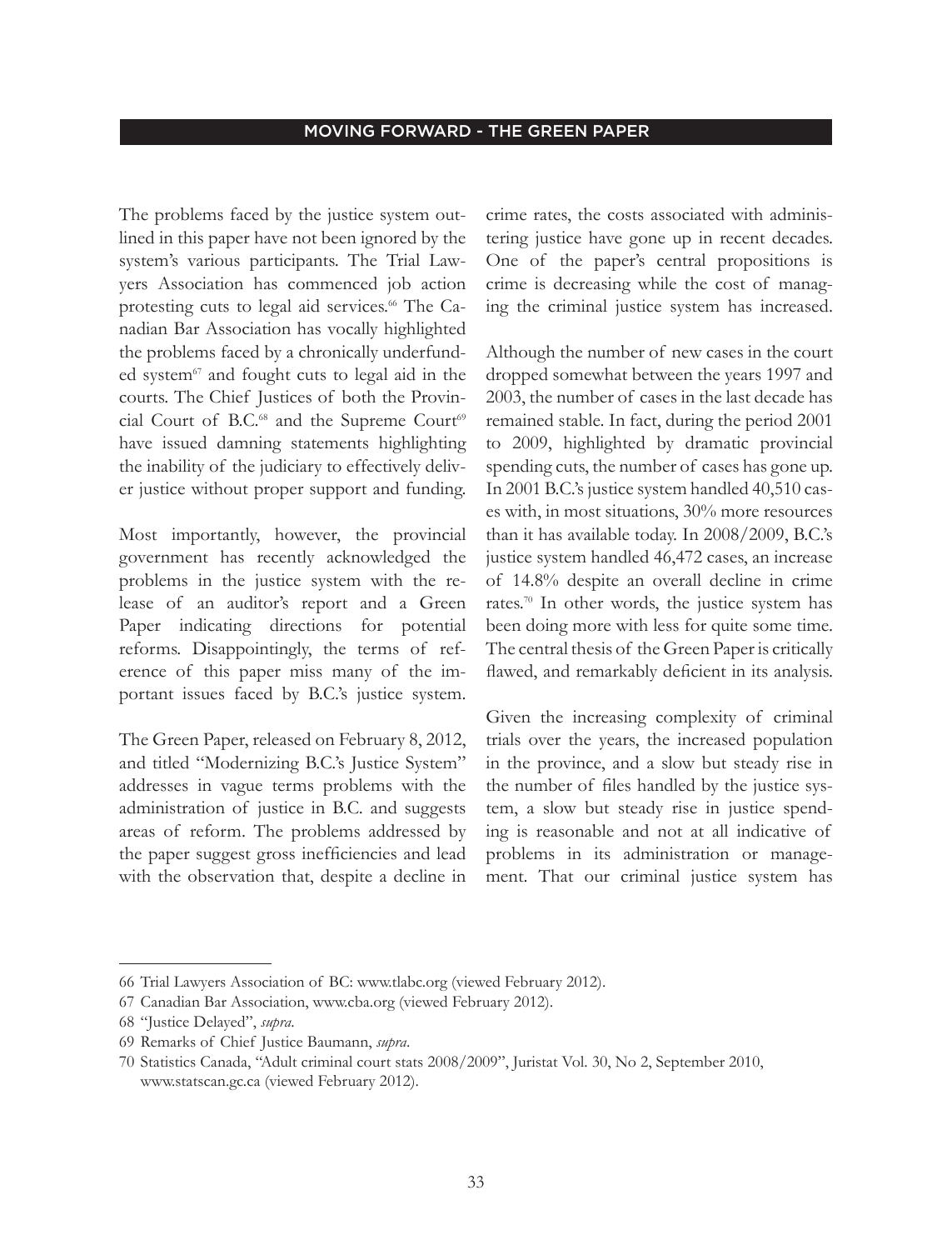not already collapsed after cuts in excess of 30% while taking on 14.8% more cases in the same period speaks to significant efficiencies already realized within the system – not to a bloated and indifferent bureaucracy that is resisting the realities of a reduced crime rate.

The language in the Green Paper invokes a business administration model that is wholly unsuited to the administration of justice. A fair and efficient justice system and an independent judiciary are an expensive but necessary component of a democratic society. Although perfect efficiency is surely desirable, the most efficient justice system is not the same as a justice system that respects fairness and due process. Indeed, history has shown examples of justice systems whose efficiencies are synonymous with their brutality. In Canada, due process rights such as proof beyond a reasonable doubt and the right to a fair trial may be costly, but these protections are an essential investment in a democratic society.

The provincial government's review seems one aimed at a target that does not exist: a bloated and inefficient justice system. B.C.'s justice system has been cut to the bone, handles almost 15% more cases on 30-40% fewer resources, and is showing the signs of having given all it can. The failure of the Green Paper to consider obvious issues that dramatically decrease policing, jail and criminal trial costs is striking. These issues include:

• The savings afforded by effective mental health intervention programs that give police officers alternatives to the criminal justice system for dealing with obvious mental health crises;

- Funding bail supervision programs that increase access to alternatives to pre-trial detention;
- Broader legal aid and justice system funding that reduces backlogs and improves efficient progress through the system so that more prisoners are in jail serving sentences, not waiting for trial;
- Improved programming and support through community corrections and the savings they afford in reduced recidivism;
- Improved programming and support in provincial institutions and the savings they afford in reducing post-release homelessness and recidivism; and,
- Reduced inmate-to-officer ratios and the potential savings in workers' compensation claims, and healthcare costs for prisoners both during and after incarceration.

The current problems faced by the justice system are not irreversible. There are opportunities for reform. Any reform measures, however, should be done with the benefit of hindsight and the impact of previous "reform" initiatives on where we find ourselves in B.C. today.

The restoration of funding to key justice programs is imperative if court backlogs and wasteful spending on overcrowded remand centres are to be eliminated. At the same time, reform measures should be considered that reduce overreliance on the criminal justice system – especially for those with mental illness and addiction. As the past decade has shown, however, such reforms require patience and the funding of the justice system as an essential service of a democratic society.